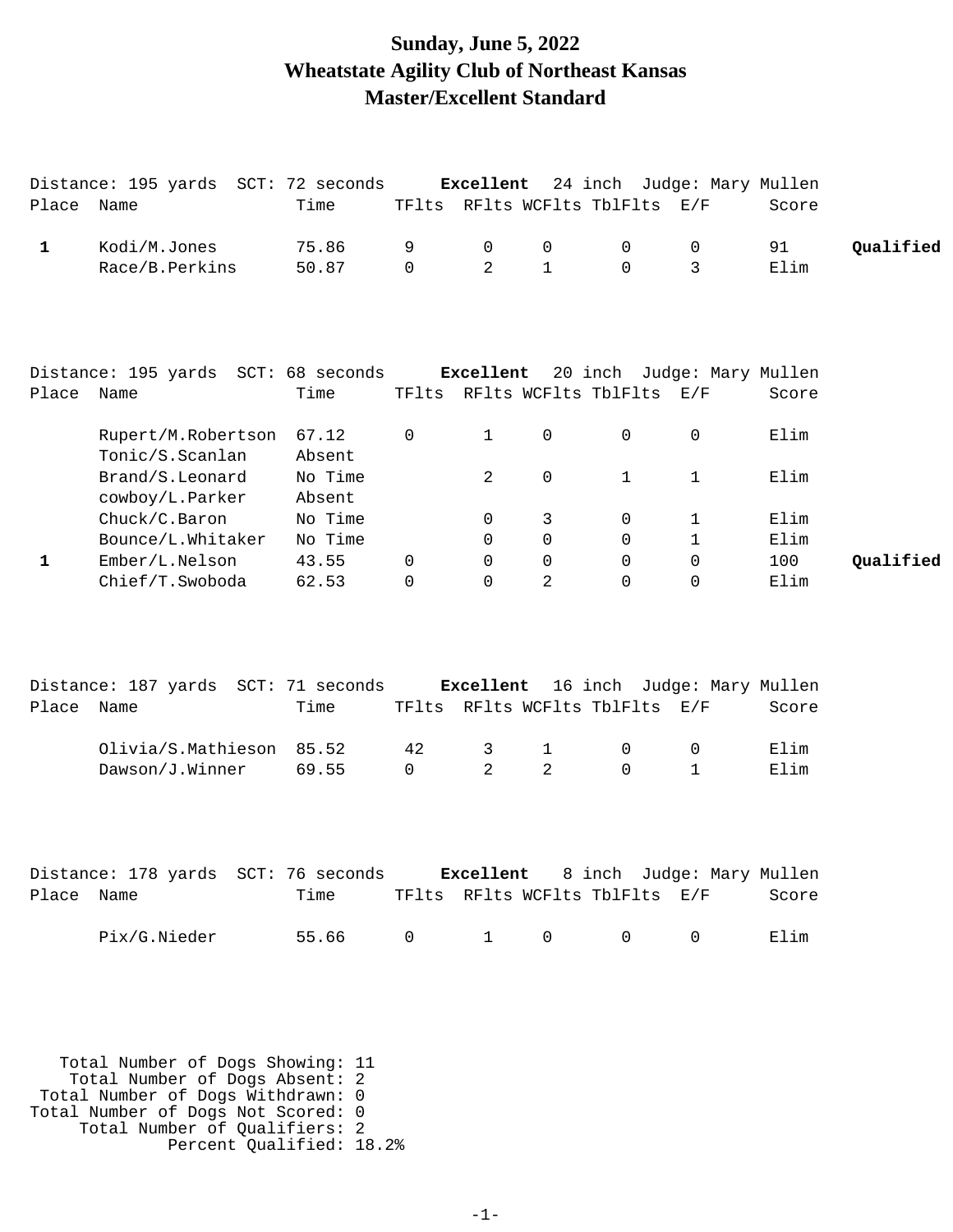| Distance: 195 yards SCT: 68 seconds<br>Place Name | Time             |          |                    | TFlts RFlts WCFlts TblFlts E/F |               | Master 24 inch Choice Judge: Mary Mullen<br>Score |
|---------------------------------------------------|------------------|----------|--------------------|--------------------------------|---------------|---------------------------------------------------|
| Rogue/D.Woodman<br>Kyber/G.Nieder                 | No Time<br>49.04 | $\Omega$ | $\cap$<br>$\Omega$ | - 0                            | $\mathcal{R}$ | Elim<br>Elim                                      |

| Place        | Distance: 195 yards<br>Name | SCT: 72 seconds<br>Time | TFlts    | Master      | 24 inch  | Judge: Mary Mullen<br>RFlts WCFlts TblFlts | $\rm E$ / $\rm F$ | Score |           |
|--------------|-----------------------------|-------------------------|----------|-------------|----------|--------------------------------------------|-------------------|-------|-----------|
|              | Blast/L.Nelson              | 44.37                   | 0        | $2^{\circ}$ |          | $\Omega$                                   | 0                 | Elim  |           |
| 4            | Riser/N.Peterson            | 50.04                   | 0        | 0           | 0        | $\Omega$                                   | 0                 | 100   | Qualified |
| $\mathbf{2}$ | Lucy/L.Kremer               | 44.76                   | 0        |             | $\Omega$ | 0                                          | $\Omega$          | 100   | Qualified |
|              | Chase/A.Raithel             | 50.87                   | 0        |             | $\Omega$ | 0                                          | $\Omega$          | 100   | Qualified |
|              | Indivar/E.Giuliano          | Absent                  |          |             |          |                                            |                   |       |           |
| 3            | Blade/B.Nash                | 47.15                   | $\Omega$ |             | 0        | 0                                          | 0                 | 100   | Qualified |
|              | Torch/L.Nelson              | 42.64                   | 0        |             |          | 0                                          | 0                 | 100   | Qualified |

|              | Distance: 195 yards SCT: 68 seconds |         |          | Master      | 20 inch     |                      |              | Judge: Mary Mullen |           |
|--------------|-------------------------------------|---------|----------|-------------|-------------|----------------------|--------------|--------------------|-----------|
| Place        | Name                                | Time    | TFlts    |             |             | RFlts WCFlts TblFlts | E/F          | Score              |           |
|              | Effy/S.Vold                         | No Time |          | $\Omega$    | 0           | $\Omega$             | 3            | Elim               |           |
|              | Yaso/S.Vold                         | 53.25   | $\Omega$ | 0           | 0           | 0                    | 0            | 100                | Qualified |
| $\mathbf{2}$ | Zoey/D.Hecht                        | 42.56   | $\Omega$ | 0           | 0           | 0                    | $\Omega$     | 100                | Qualified |
| 4            | Kitt/S.Williams                     | 44.49   | 0        | 0           | $\mathbf 0$ | 0                    | 0            | 100                | Qualified |
|              | Sini/P.Perkins                      | 50.61   | $\Omega$ | $\mathbf 1$ | 0           | 0                    | $\Omega$     | Elim               |           |
|              | Westley/A.Kremer                    | 47.72   | 0        | 0           | 0           | 0                    | 0            | 100                | Qualified |
|              | Roxie/P.Clement                     | 45.93   | $\Omega$ | 0           | 0           | 0                    | $\mathbf 0$  | 100                | Qualified |
|              | Annie/L.Morgan                      | No Time |          | 2           | 2           | 0                    | $\mathbf 1$  | Elim               |           |
|              | Kindle/P.Leach                      | No Time |          | 2           | 0           | 0                    | $\mathbf{1}$ | Elim               |           |
|              | Grady/B.Robinson                    | No Time |          | 0           | 1           | 0                    | $\mathbf 1$  | Elim               |           |
|              | Buck/J.Baker                        | No Time |          | 0           | 1           | 0                    | 1            | Elim               |           |
|              | Rik/M.Rabeneck                      | 43.64   | $\Omega$ | 1           | 0           | 0                    | 1            | Elim               |           |
|              | Yeti/H.Smith                        | 45.18   | 0        | $\Omega$    | 0           | 0                    | $\Omega$     | 100                | Qualified |
|              | Havoc/L.Curttright                  | 54.05   | 0        | $\Omega$    | 0           | 1                    | $\mathbf 0$  | Elim               |           |
|              | Prise/C.Schulte                     | 59.01   | 0        | 1           | 0           | 0                    | $\Omega$     | Elim               |           |
| 1            | $Q/K$ . Nenow                       | 37.32   | 0        | $\Omega$    | 0           | 0                    | $\mathbf 0$  | 100                | Qualified |
|              | Tinder/N.Peterson                   | 47.99   | $\Omega$ | $\Omega$    | 0           | 0                    | $\Omega$     | 100                | Qualified |
|              | Mike/M.Borgman                      | 44.78   | $\Omega$ | $\Omega$    | 0           | 0                    | 2            | Elim               |           |
|              | Dizzy/D.Flores                      | 46.60   | $\Omega$ | $\Omega$    | 0           | 0                    | $\Omega$     | 100                | Qualified |
|              | Tinka/D.Feeler                      | 57.77   | $\Omega$ | 2           | 2           | $\Omega$             | $\Omega$     | Elim               |           |
|              | Bryce/N.Heusinkvelt 48.37           |         | $\Omega$ | $\Omega$    | 0           | $\Omega$             | $\Omega$     | 100                | Qualified |
|              | Solo/L.Morgan                       | 50.58   | $\Omega$ | $\Omega$    | 0           | 0                    | $\mathbf 0$  | 100                | Qualified |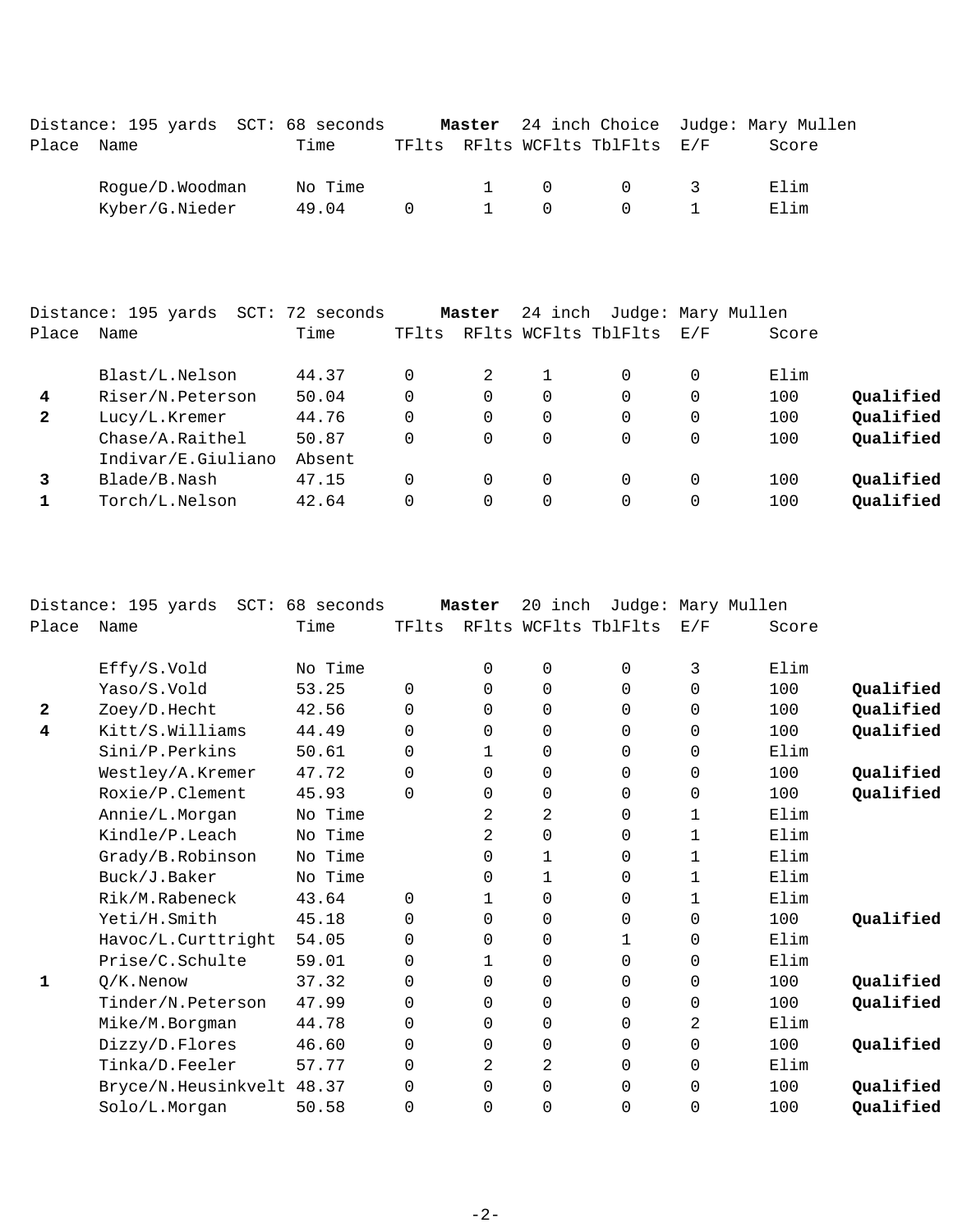| Pip/D.Burbach | 50.79 |  |  | 100 | Qualified |
|---------------|-------|--|--|-----|-----------|
| Wushu/S.Vold  | 43.21 |  |  | 100 | Qualified |

|              | Distance: 187 yards         | SCT: 71 seconds |          | Master   | 16 inch              |          | Judge: Mary Mullen |       |           |
|--------------|-----------------------------|-----------------|----------|----------|----------------------|----------|--------------------|-------|-----------|
| Place        | Name                        | Time            | TFlts    |          | RFlts WCFlts TblFlts |          | E/F                | Score |           |
|              |                             |                 |          |          |                      |          |                    |       |           |
|              | Andy/S.Punzo                | 51.32           | $\Omega$ | $\Omega$ | $\Omega$             | $\Omega$ | $\Omega$           | 100   | Qualified |
|              | Enzo/K.Hanson               | 40.78           |          | $\Omega$ | $\Omega$             | $\Omega$ | $\Omega$           | 100   | Qualified |
| 4            | Kipsey/I.Pennington 47.73   |                 |          | $\Omega$ | $\Omega$             | $\Omega$ | 0                  | 100   | Qualified |
|              | Reason/J.Frye               | 54.44           |          | $\Omega$ | $\Omega$             | $\Omega$ | $\Omega$           | 100   | Qualified |
|              | Token/J.Bryan-Dolsb No Time |                 |          |          | $\Omega$             | $\Omega$ | 1                  | Elim  |           |
| $\mathbf{2}$ | Streak/C.Griffith           | 44.26           |          | 0        | $\Omega$             | $\Omega$ | $\mathbf 0$        | 100   | Oualified |
| 3            | Jetson/M.Jones              | 47.01           |          | $\Omega$ | $\Omega$             | $\Omega$ | $\Omega$           | 100   | Qualified |
|              | Devi/L.Bredahl              | 62.55           |          |          | 2                    |          | $\Omega$           | Elim  |           |
|              | Josey/C.Baron               | 72.76           | 3        | 2        |                      | $\Omega$ | 1                  | Elim  |           |
|              | Fiver/K.Tipton              | 46.17           |          |          | $\Omega$             | $\Omega$ | $\Omega$           | Elim  |           |
|              | Gigi/J.Burgess              | 52.70           |          | $\Omega$ | $\Omega$             | $\Omega$ | $\Omega$           | 100   | Oualified |
|              |                             |                 |          |          |                      |          |                    |       |           |

|              | Distance: 178 yards SCT: 71 seconds |         |       | Master   |          | 12 inch Judge: Mary Mullen |          |       |           |
|--------------|-------------------------------------|---------|-------|----------|----------|----------------------------|----------|-------|-----------|
| Place        | Name                                | Time    | TFlts |          |          | RFlts WCFlts TblFlts E/F   |          | Score |           |
|              | Halen/A.Sheffield                   | No Time |       | 0        | $\Omega$ |                            |          | Elim  |           |
| $\mathbf{2}$ | Muffin/K.Hanson                     | 49.45   |       | $\Omega$ | 0        |                            | $\Omega$ | 100   | Oualified |
|              | Sally/L.Hiatt                       | AIS     |       |          |          |                            |          |       |           |
|              | Shelby/M.Borgman                    | 38.34   |       | 0        | 0        |                            | $\Omega$ | 100   | Qualified |
|              | Buddy Holly/L.Brand 57.66           |         |       | $\Omega$ | 0        |                            | $\Omega$ | 100   | Qualified |

|              | Distance: 178 yards       | SCT: 76 seconds |             | Master         | 8 inch       |                      |             | Judge: Mary Mullen |           |
|--------------|---------------------------|-----------------|-------------|----------------|--------------|----------------------|-------------|--------------------|-----------|
| Place        | Name                      | Time            | TFlts       |                |              | RFlts WCFlts TblFlts | E/F         | Score              |           |
|              | $Jordy/J$ . Tate          | 58.54           | $\Omega$    |                | 0            | $\mathbf 0$          |             | Elim               |           |
|              | Woody-Wolf/R.Marley 43.10 |                 |             | $\Omega$       | $\Omega$     | 0                    |             | Elim               |           |
| 4            | Duncan/S.Sanders          | 76.86           | $\mathbf 0$ | 0              | 0            | 0                    | $\mathbf 0$ | 100                | Qualified |
| $\mathbf{2}$ | Panache/L.Cassens         | 52.81           |             | $\Omega$       | 0            | 0                    | $\mathbf 0$ | 100                | Qualified |
| 3            | Ivory/P.Gates             | 58.81           | $\Omega$    | $\Omega$       | $\Omega$     | 0                    | $\mathbf 0$ | 100                | Qualified |
|              | Jetta/S.Meyer             | 54.85           | $\Omega$    | $\overline{0}$ |              | 0                    |             | Elim               |           |
|              | Dash/D.Feeler             | No Time         |             | $\Omega$       |              | 0                    |             | Elim               |           |
|              | Sonic/D.Barnes            | 42.53           | $\Omega$    | 0              | 0            | $\mathbf 0$          | $\mathbf 0$ | 100                | Qualified |
|              | Ginny/D.Wheatley          | 66.33           |             | $\mathfrak{D}$ | $\Omega$     | $\Omega$             |             | Elim               |           |
|              | Jet/J.Tate                | 71.46           | $\Omega$    |                | $\mathbf{1}$ | 0                    | 1           | Elim               |           |
|              | Birdie/S.Aldrich          | AIS             |             |                |              |                      |             |                    |           |
|              | Pico/D.Flores             | 52.15           | $\Omega$    | $\Omega$       | 0            | 0                    |             | Elim               |           |
|              | Gremlin/K.Hanson          | No Time         |             |                | 0            | 0                    |             | Elim               |           |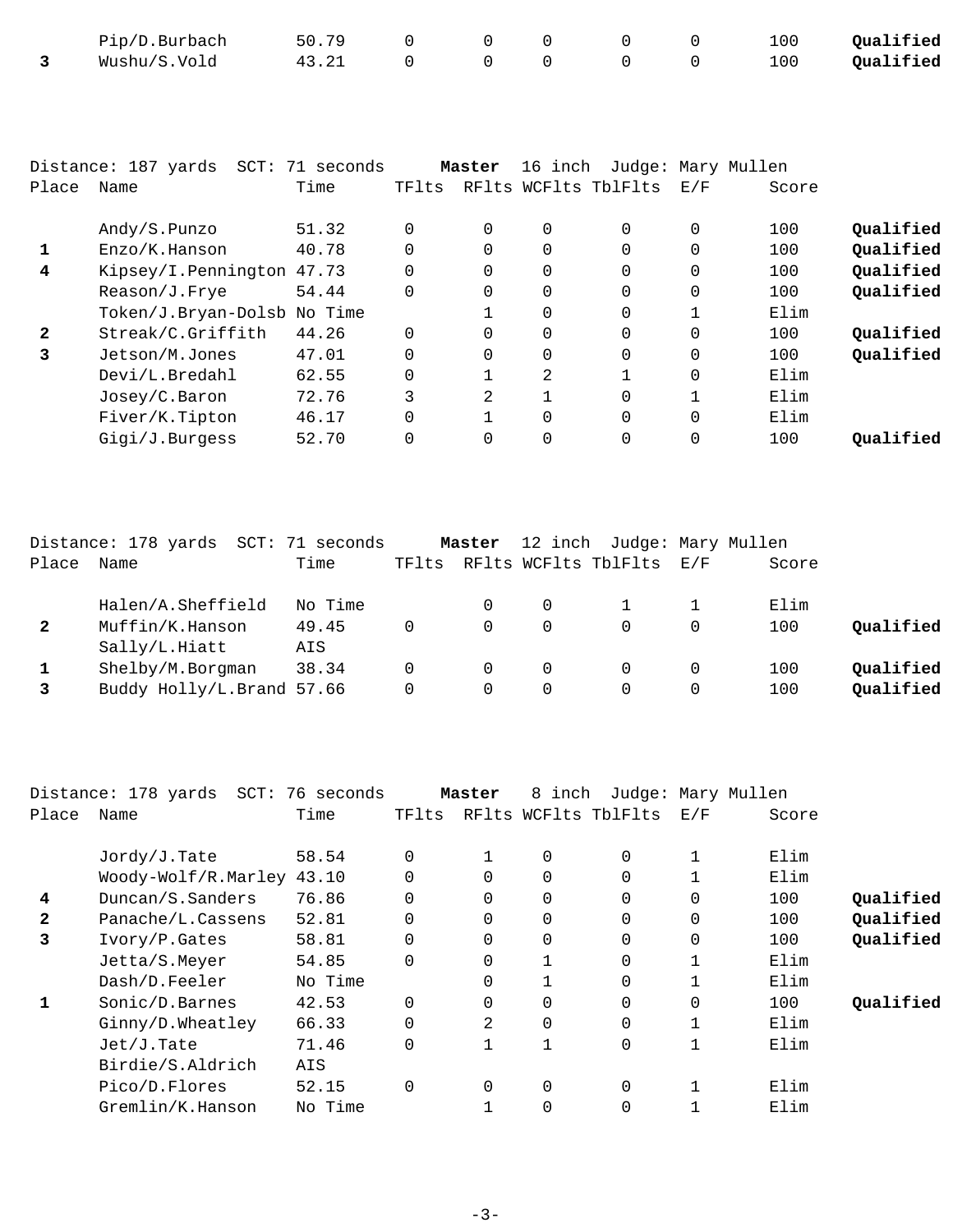Total Number of Dogs Showing: 59 Total Number of Dogs Absent: 1 Total Number of Dogs Withdrawn: 2 Total Number of Dogs Not Scored: 0 Total Number of Qualifiers: 32 Percent Qualified: 54.2%

|            | Distance: 195 yards SCT: 77 seconds |       |          |   |                                 |                                |           | <b>Excellent Pref</b> 20 inch Judge: Mary Mullen |           |
|------------|-------------------------------------|-------|----------|---|---------------------------------|--------------------------------|-----------|--------------------------------------------------|-----------|
| Place Name |                                     | Time  |          |   |                                 | TFlts RFlts WCFlts TblFlts E/F |           | Score                                            |           |
|            | Gibbs/C.Fulkerson 85.38             |       |          |   |                                 | 24 7 1 0 1                     |           | Elim                                             |           |
|            | Hart/J.Powell                       | 60.38 | $\Omega$ |   | $\begin{matrix}0&0\end{matrix}$ | $\overline{0}$                 | $\bigcap$ | 100                                              | Oualified |
|            | Kanza/J.Bryan-Dolsb No Time         |       |          | 4 |                                 | $\cup$                         |           | Elim                                             |           |

|            | Distance: 195 yards SCT: 73 seconds |       |                |     |                                 |                                            | <b>Excellent Pref</b> 16 inch Judge: Mary Mullen |           |
|------------|-------------------------------------|-------|----------------|-----|---------------------------------|--------------------------------------------|--------------------------------------------------|-----------|
| Place Name |                                     | Time  |                |     |                                 | TFlts RFlts WCFlts TblFlts E/F             | Score                                            |           |
|            | Stella/M.Coplen                     | 52.73 | $\bigcap$      |     | $\begin{matrix}0&0\end{matrix}$ | $\begin{array}{ccc} & & & 0 & \end{array}$ | 100                                              | Oualified |
|            | Onyx/D.Puett                        | 56.23 | $\overline{0}$ | 1 0 |                                 | $\overline{0}$                             | Elim                                             |           |

Distance: 187 yards SCT: 76 seconds **Excellent Pref** 12 inch Judge: Mary Mullen Place Name Time TFlts RFlts WCFlts TblFlts E/F Score

Rudy/J.Brown Absent

 Total Number of Dogs Showing: 5 Total Number of Dogs Absent: 1 Total Number of Dogs Withdrawn: 0 Total Number of Dogs Not Scored: 0 Total Number of Qualifiers: 2 Percent Qualified: 40.0%

|            | Distance: 195 yards SCT: 77 seconds |                                |         |  | <b>Master Pref</b> 20 inch Judge: Mary Mullen |
|------------|-------------------------------------|--------------------------------|---------|--|-----------------------------------------------|
| Place Name | Time                                | TFlts RFlts WCFlts TblFlts E/F |         |  | Score                                         |
|            | Cooper/J.Van Dieren No Time         |                                | 2 0 0 1 |  | Filim                                         |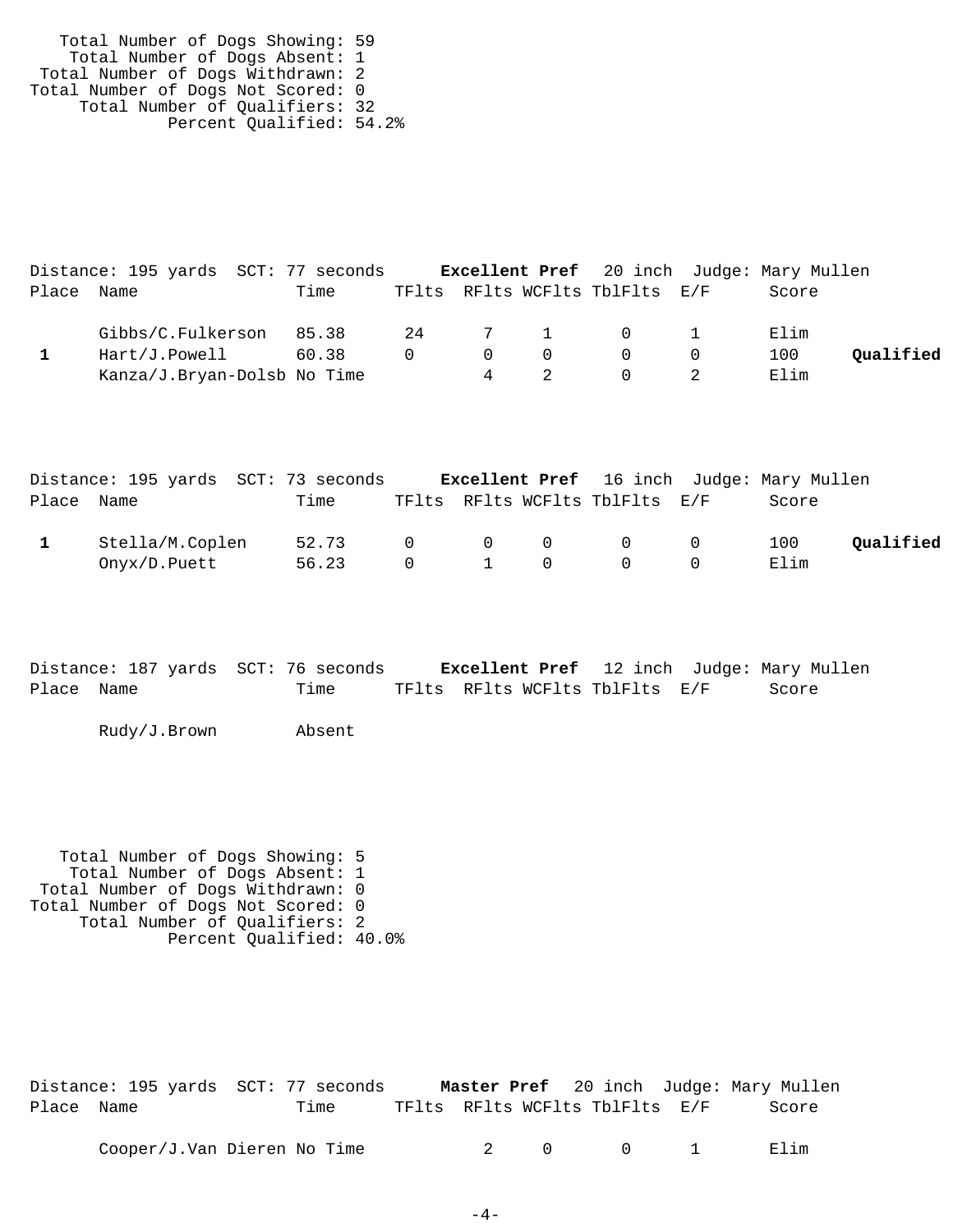|  | Cinder/J.Sheridan 41.64 0 |  |  |  |  |  |  |  | 100 Qualified |
|--|---------------------------|--|--|--|--|--|--|--|---------------|
|--|---------------------------|--|--|--|--|--|--|--|---------------|

|              | Distance: 195 yards | SCT: 73 seconds |          | Master Pref    |              | 16 inch              |                | Judge: Mary Mullen |           |
|--------------|---------------------|-----------------|----------|----------------|--------------|----------------------|----------------|--------------------|-----------|
| Place        | Name                | Time            | TFlts    |                |              | RFlts WCFlts TblFlts | E/F            | Score              |           |
|              |                     |                 |          |                |              |                      |                |                    |           |
|              | Tally/S.Leonard     | 53.87           | $\Omega$ | $\Omega$       | 0            | $\Omega$             | $\overline{0}$ | 100                | Oualified |
|              | Charlotte/L.Hiatt   | 42.15           |          | $\overline{0}$ |              | $\Omega$             | $\mathbf 0$    | Elim               |           |
|              | Nitro/G.Nieder      | No Time         |          |                |              | 0                    |                | Elim               |           |
|              | Blink/S.Scanlan     | Absent          |          |                |              |                      |                |                    |           |
| 3            | Tracer/L.Nelson     | 47.31           | $\Omega$ | $\Omega$       | $\Omega$     | $\Omega$             | $\overline{0}$ | 100                | Qualified |
| 4            | Donnie/S.Leonard    | 50.70           |          | $\Omega$       | $\mathbf 0$  | $\Omega$             | $\mathbf 0$    | 100                | Oualified |
| $\mathbf{2}$ | Ashe/P.Anthony      | 46.89           | $\Omega$ | $\Omega$       | $\Omega$     | $\Omega$             | $\mathbf 0$    | 100                | Qualified |
|              | Legend/C.Schulte    | 51.48           | $\Omega$ | $\Omega$       | $\mathbf 0$  | $\Omega$             | $\mathbf 0$    | 100                | Qualified |
|              | Journey/D.Willis    | 49.00           | $\Omega$ |                | $\mathbf{1}$ | $\Omega$             | 2              | Elim               |           |
|              | George/M.Rabeneck   | No Time         |          |                | 0            | 0                    |                | Elim               |           |
|              | Lizzie/C.Lemay      | 44.65           | $\Omega$ | $\Omega$       | $\Omega$     | $\Omega$             | $\Omega$       | 100                | Qualified |
|              | Blu/J.Camp          | 61.49           |          | $\Omega$       | 0            | 0                    | $\overline{0}$ | 100                | Qualified |

|            | Distance: 187 yards SCT: 76 seconds |                           |  |                                | <b>Master Pref</b> 12 inch Judge: Mary Mullen |           |
|------------|-------------------------------------|---------------------------|--|--------------------------------|-----------------------------------------------|-----------|
| Place Name |                                     | Time                      |  | TFlts RFlts WCFlts TblFlts E/F | Score                                         |           |
|            | Keegan/R.Brown<br>Ace/C.Griffith    | 72.50 0 0 0 0 0<br>Absent |  |                                | 100                                           | Qualified |

|              | Distance: 178 yards<br>SCT: | 76 seconds |       | Master Pref |   | 8 inch               |     | Judge: Mary Mullen |           |
|--------------|-----------------------------|------------|-------|-------------|---|----------------------|-----|--------------------|-----------|
| Place        | Name                        | Time       | TFlts |             |   | RFlts WCFlts TblFlts | E/F | Score              |           |
|              | Tristan/D.Dailey            | 47.82      |       |             | 0 |                      |     | 100                | Qualified |
|              | Pixel/A.Sheffield           | 36.25      | 0     |             | 0 |                      | 0   | 100                | Qualified |
| 4            | Dempsey/C.Ritter-Ma 50.46   |            | 0     |             | 0 |                      | 0   | 100                | Qualified |
|              | Sunny/A.Ryder               | 52.43      | 0     |             | 0 |                      | 0   | 100                | Qualified |
| $\mathbf{2}$ | Liza Jane/T.Fairban 45.47   |            | 0     |             | 0 | 0                    | 0   | 100                | Qualified |
|              | Kara/K.Hanson               | 46.52      |       |             |   |                      |     | Elim               |           |

|              | Distance: 178 yards SCT: 81 seconds   |      |  |                                | <b>Master Pref</b> 4 inch Judge: Mary Mullen |           |
|--------------|---------------------------------------|------|--|--------------------------------|----------------------------------------------|-----------|
| Place Name   |                                       | Time |  | TFlts RFlts WCFlts TblFlts E/F | Score                                        |           |
| $\mathbf{1}$ | Brody-Bear/R.Marley 51.03 0 0 0 0 0 0 |      |  |                                | 100                                          | Qualified |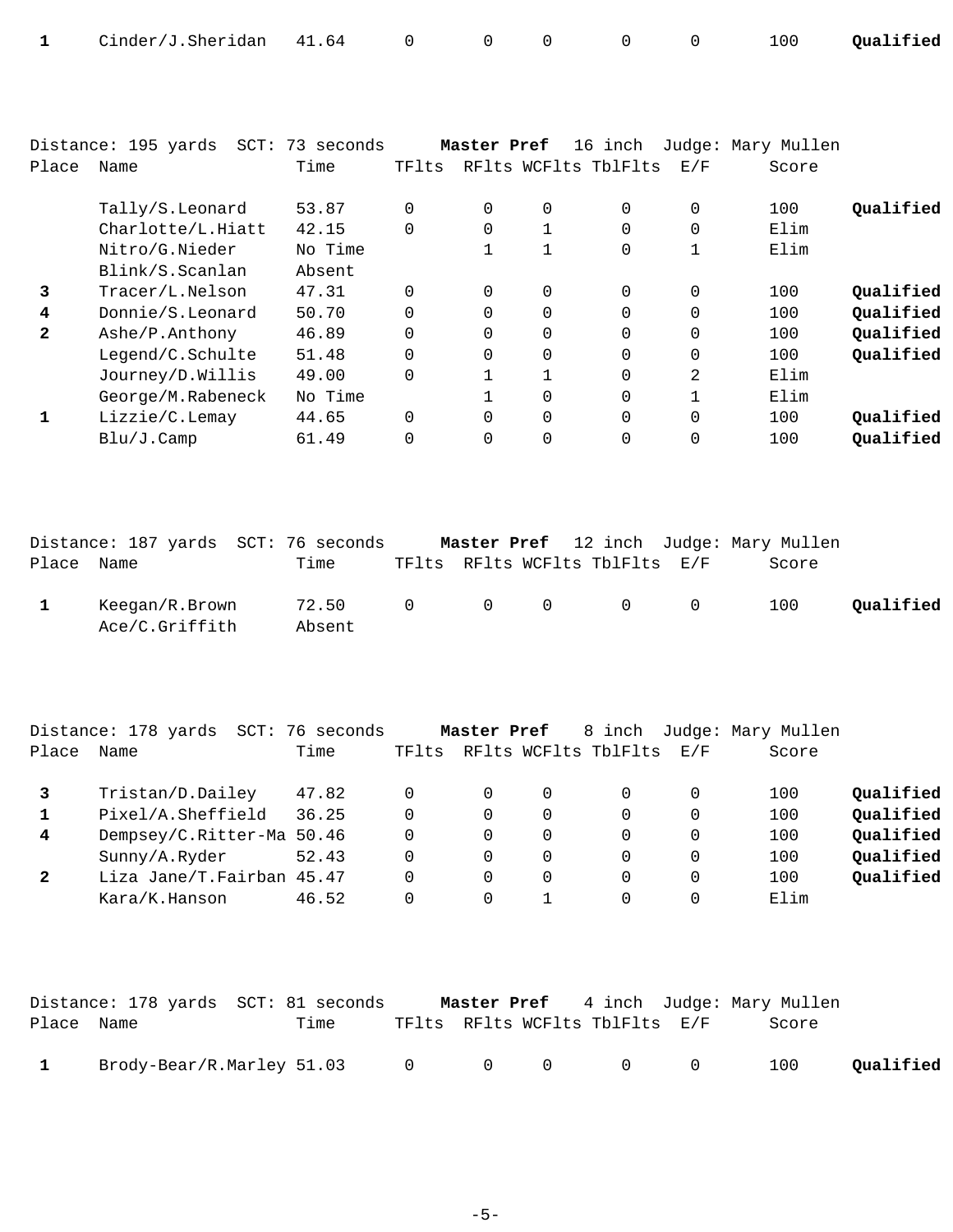Total Number of Dogs Showing: 21 Total Number of Dogs Absent: 2 Total Number of Dogs Withdrawn: 0 Total Number of Dogs Not Scored: 0 Total Number of Qualifiers: 15 Percent Qualified: 71.4%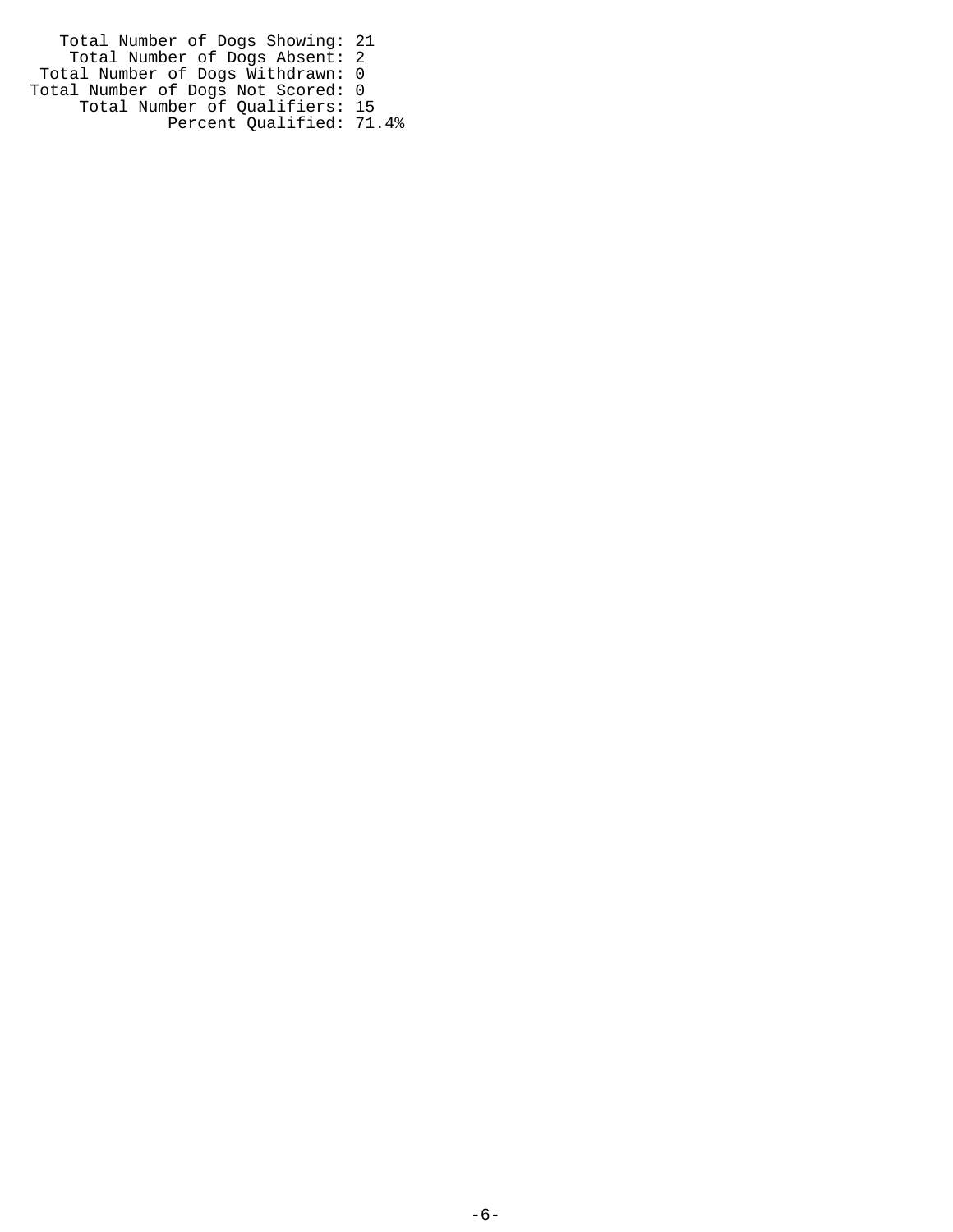## **Sunday, June 5, 2022 Wheatstate Agility Club of Northeast Kansas Open Standard**

|                | Distance: 167 yards SCT: 70 seconds         |                |                  | Open             |                  |                                          | 24 inch Judge: Mary Mullen      |             |           |
|----------------|---------------------------------------------|----------------|------------------|------------------|------------------|------------------------------------------|---------------------------------|-------------|-----------|
| Place Name     |                                             | Time           |                  |                  |                  | TFlts RFlts WCFlts TblFlts E/F           |                                 | Score       |           |
| $\mathbf{1}$   | Vortex/C.Jackson                            | 57.41          | 0                | 0                | 0                | $\mathsf{O}$                             | 0                               | 100         | Qualified |
| $\overline{2}$ | Ryder/J.Sheridan                            | 42.29          | 0                | $\mathbf{1}$     | $\mathbf 0$      | $\Omega$                                 | 0                               | 95          | Qualified |
|                | Distance: 167 yards SCT: 68 seconds         |                |                  | Open             |                  |                                          | 20 inch Judge: Mary Mullen      |             |           |
| Place Name     |                                             | Time           |                  |                  |                  | TFlts RFlts WCFlts TblFlts E/F           |                                 | Score       |           |
| $\mathbf{2}$   | Gibbs/M.Sands<br>Caleb/D.Puett              | 46.65          | 0                | 1                | $\mathbf{1}$     | $\mathsf{O}$                             | 0                               | 90          | Qualified |
| $\mathbf{1}$   | Groot/L.Morgan                              | 58.87<br>53.31 | 0<br>$\mathbf 0$ | 1<br>$\mathbf 0$ | 0<br>$\mathbf 0$ | $\mathbf 1$<br>$\Omega$                  | $\mathbf 1$<br>$\mathbf 0$      | Elim<br>100 | Qualified |
|                | Star/M.Weaver                               | 43.94          | $\Omega$         | 2                | $\Omega$         | $\Omega$                                 | $\Omega$                        | Elim        |           |
|                |                                             |                |                  |                  |                  |                                          |                                 |             |           |
| Place          | Distance: 163 yards SCT: 70 seconds<br>Name | Time           |                  |                  |                  | TFlts RFlts WCFlts TblFlts E/F           | Open 16 inch Judge: Mary Mullen | Score       |           |
|                |                                             |                |                  |                  |                  |                                          |                                 |             |           |
|                | Scooter/C.Ritter-Ma 79.17                   |                | 18               | 3                | 0                | $\mathbf{1}$                             | 0                               | Elim        |           |
| $\mathbf{1}$   | Wyatt/J.Rizzi                               | 43.51          | $\mathbf 0$      | $\mathbf{1}$     | 0                | $\mathsf{O}$                             | 0                               | 95          | Qualified |
|                | Kira/M.Robertson                            | 42.16          | $\Omega$         | $\Omega$         | $\Omega$         | $\Omega$                                 | $\mathbf{1}$                    | Elim        |           |
|                | Distance: 158 yards SCT: 72 seconds         |                |                  |                  |                  |                                          | Open 12 inch Judge: Mary Mullen |             |           |
| Place Name     |                                             | Time           |                  |                  |                  | TFlts RFlts WCFlts TblFlts E/F           |                                 | Score       |           |
|                | Breezy/S.Meyer                              | 89.09          |                  |                  |                  | $34 \qquad 4 \qquad 0 \qquad 0 \qquad 2$ |                                 | Elim        |           |
|                | Onyx/H.Brown                                | No Time        |                  | 0                | 0                | $\Omega$                                 | 1                               | Elim        |           |
|                | Harper/M.Kriley                             | 53.22          | 0                | 2                | 0                | 0                                        | 0                               | Elim        |           |
| $\mathbf 1$    | Martin/L.Hiatt                              | 39.56          | 0                | 0                | $\mathbf 0$      | 0                                        | $\mathbf 0$                     | 100         | Qualified |
|                | Distance: 158 yards SCT: 75 seconds         |                |                  | Open             |                  |                                          | 8 inch Judge: Mary Mullen       |             |           |
| Place Name     |                                             | Time           |                  |                  |                  | TFlts RFlts WCFlts TblFlts E/F           |                                 | Score       |           |

Templeton/P.Gates 73.15 0 2 1 0 1 Elim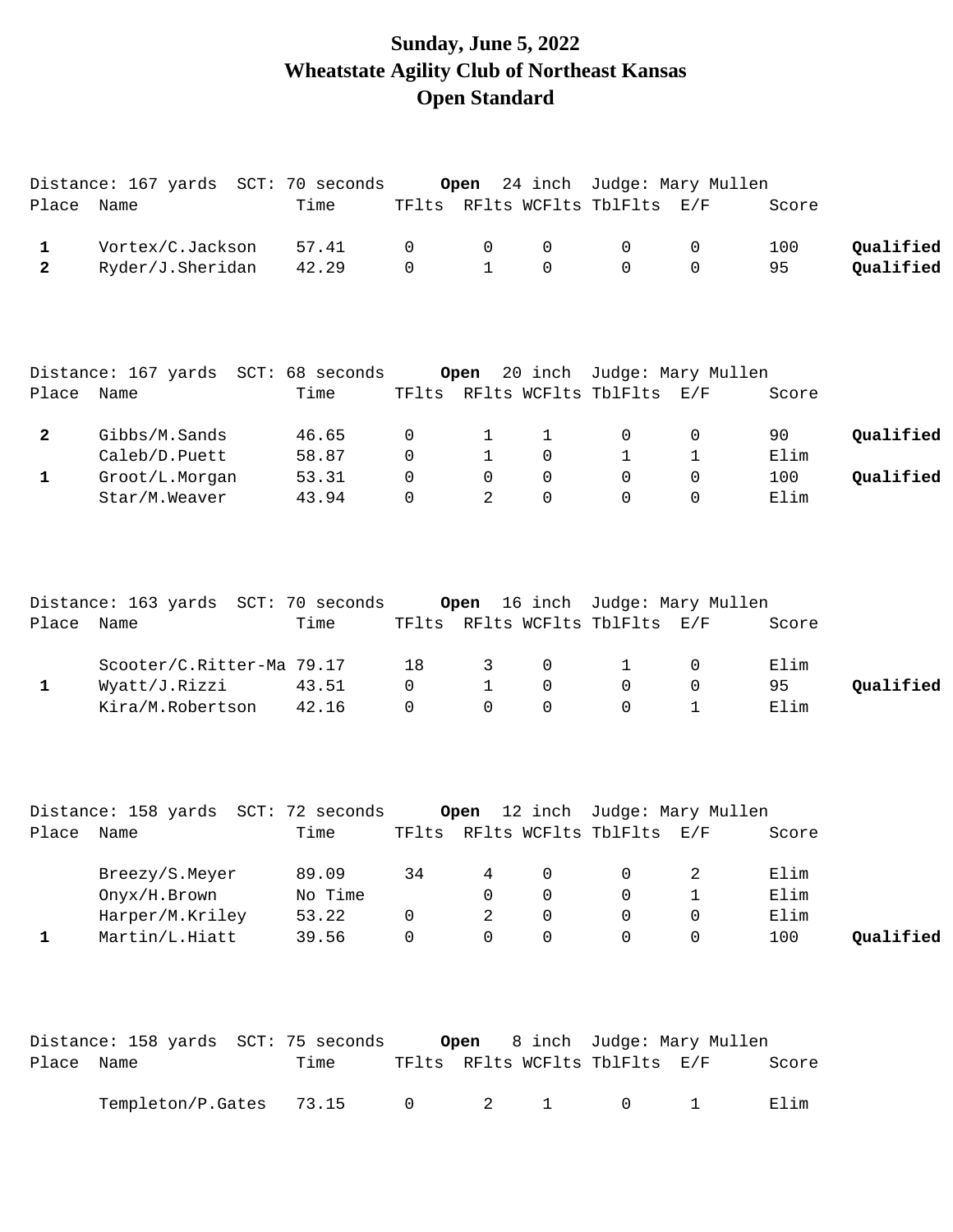| Teague/D.Dailey 47.36 |  |  |  | 95   | Qualified |
|-----------------------|--|--|--|------|-----------|
| Violet/C.Sutton 74.13 |  |  |  | Elim |           |

 Total Number of Dogs Showing: 16 Total Number of Dogs Absent: 0 Total Number of Dogs Withdrawn: 0 Total Number of Dogs Not Scored: 0 Total Number of Qualifiers: 7 Percent Qualified: 43.8%

|            | Distance: 158 yards SCT: 77 seconds |      |  |  | Open Pref 8 inch Judge: Mary Mullen |       |
|------------|-------------------------------------|------|--|--|-------------------------------------|-------|
| Place Name |                                     | Time |  |  | TFlts RFlts WCFlts TblFlts E/F      | Score |
|            | Bently/J.Beighley 90.68 26 1 1 0 1  |      |  |  |                                     | Elim  |

| Total Number of Dogs Showing: 1    |  |
|------------------------------------|--|
| Total Number of Dogs Absent: 0     |  |
| Total Number of Dogs Withdrawn: 0  |  |
| Total Number of Dogs Not Scored: 0 |  |
| Total Number of Qualifiers: 0      |  |
| Percent Qualified: 0.0%            |  |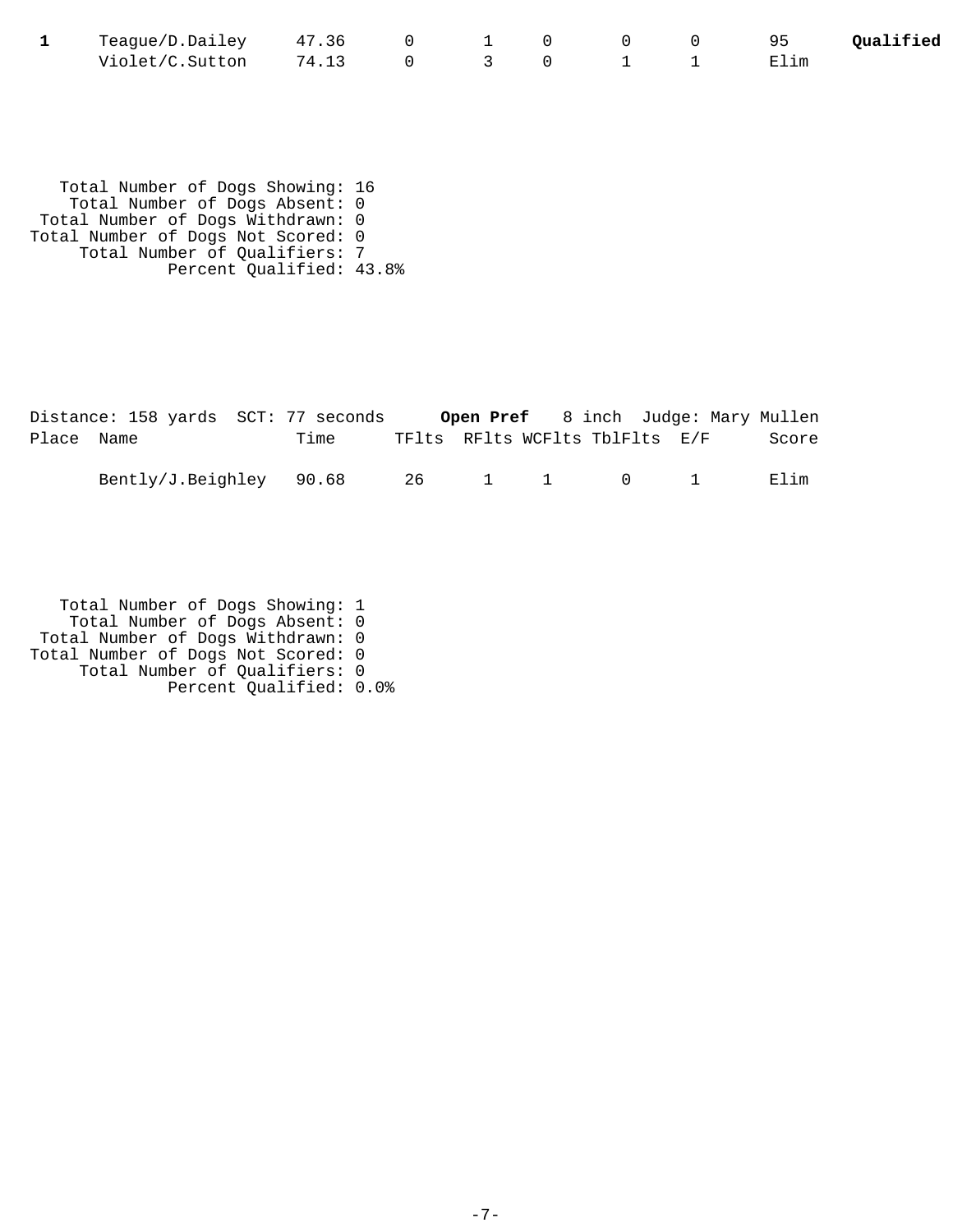#### **Sunday, June 5, 2022 Wheatstate Agility Club of Northeast Kansas Novice Standard**

|              | Distance: 158 yards SCT: 75 seconds |                 |             |          |              |                                | <b>Novice B</b> 20 inch Judge: Mary Mullen |       |           |
|--------------|-------------------------------------|-----------------|-------------|----------|--------------|--------------------------------|--------------------------------------------|-------|-----------|
| Place        | Name                                | Time            |             |          |              | TFlts RFlts WCFlts TblFlts E/F |                                            | Score |           |
| $\mathbf{2}$ | Isabella/S.Mathieso 58.15           |                 | 0           | 1        | 1            | $\mathbf 0$                    | 0                                          | 90    | Qualified |
| $\mathbf{1}$ | Atlas/M.Moore                       | 36.33           | $\Omega$    | 0        | 0            | $\mathbf 0$                    | $\mathbf 0$                                | 100   | Qualified |
|              | Cayenne/L.Curttrigh 57.77           |                 | $\Omega$    | 3        | $\mathsf{O}$ | $\mathbf{1}$                   | $\Omega$                                   | Elim  |           |
| Place Name   | Distance: 154 yards SCT: 77 seconds | Time            |             |          |              | TFlts RFlts WCFlts TblFlts E/F | Novice B 16 inch Judge: Mary Mullen        | Score |           |
|              |                                     |                 |             |          |              |                                |                                            |       |           |
|              | Hula/D.Flores                       | 63.93           | 0           | 1        | $\mathsf{O}$ | $\mathbf 0$                    | 2                                          | Elim  |           |
|              | Jade/J.Camp                         | 64.08           | $\mathbf 0$ | б        | 0            | $\mathbf{1}$                   | $\mathbf 1$                                | Elim  |           |
| Place Name   | Distance: 150 yards SCT: 80 seconds | Time            |             |          |              | TFlts RFlts WCFlts TblFlts E/F | Novice B 12 inch Judge: Mary Mullen        | Score |           |
| $\mathbf{2}$ | Romeo/L.Hiatt<br>Ollie/E.McLeod     | 71.64<br>Absent | 0           | 2        | 0            | $\mathbf 0$                    | $\mathbf 0$                                | 90    | Qualified |
| $\mathbf{1}$ | Olivia/L.Hiatt                      | 51.38           | $\Omega$    | 0        | 1            | $\mathbf 0$                    | 0                                          | 95    | Qualified |
|              | Kayce/S.Meyer                       | No Time         |             | $\Omega$ | $\mathbf{1}$ | $\Omega$                       | 2                                          | Elim  |           |
|              | Distance: 150 yards SCT: 86 seconds |                 |             | Novice B |              |                                | 8 inch Judge: Mary Mullen                  |       |           |
| Place        | Name                                | Time            |             |          |              | TFlts RFlts WCFlts TblFlts E/F |                                            | Score |           |
|              | Jo/S.Nye                            | AIS             |             |          |              |                                |                                            |       |           |
|              | Milly/P.Gates                       | 81.03           | 0           | 2        | 0            | 0                              | 1                                          | Elim  |           |

 Total Number of Dogs Showing: 9 Total Number of Dogs Absent: 1 Total Number of Dogs Withdrawn: 1 Total Number of Dogs Not Scored: 0 Total Number of Qualifiers: 4 Percent Qualified: 44.4%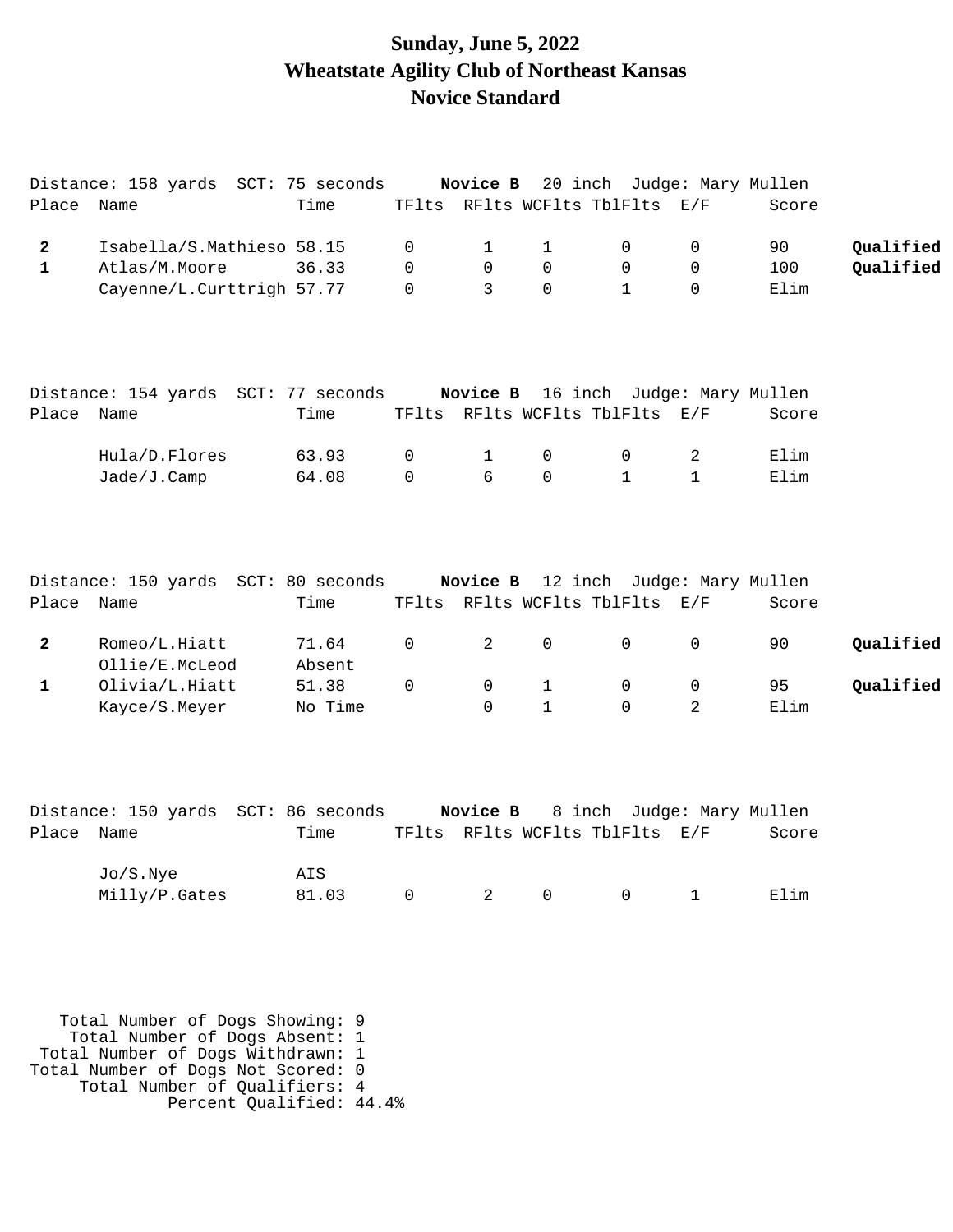|       |                  | Distance: 158 yards SCT: 82 seconds |          |                |          |                                         |                | <b>Novice Pref</b> 20 inch Judge: Mary Mullen |           |
|-------|------------------|-------------------------------------|----------|----------------|----------|-----------------------------------------|----------------|-----------------------------------------------|-----------|
| Place | Name             | Time                                |          |                |          | TFlts RFlts WCFlts TblFlts E/F          |                | Score                                         |           |
|       | Pixel/M.Vanek    | 96.77                               | 14       |                |          | $\begin{matrix} 0 & 0 & 0 \end{matrix}$ | $\overline{0}$ | 86                                            | Oualified |
|       | Altas/J.Neal     | 52.13                               | $\Omega$ | $\Omega$       | 0        | $\Omega$                                |                | 100                                           | Oualified |
|       | Sameen/S.Garrett | 50.62                               | $\Omega$ | $\overline{2}$ | $\Omega$ | $\Omega$                                |                | Elim                                          |           |

 Total Number of Dogs Showing: 3 Total Number of Dogs Absent: 0 Total Number of Dogs Withdrawn: 0 Total Number of Dogs Not Scored: 0 Total Number of Qualifiers: 2 Percent Qualified: 66.7%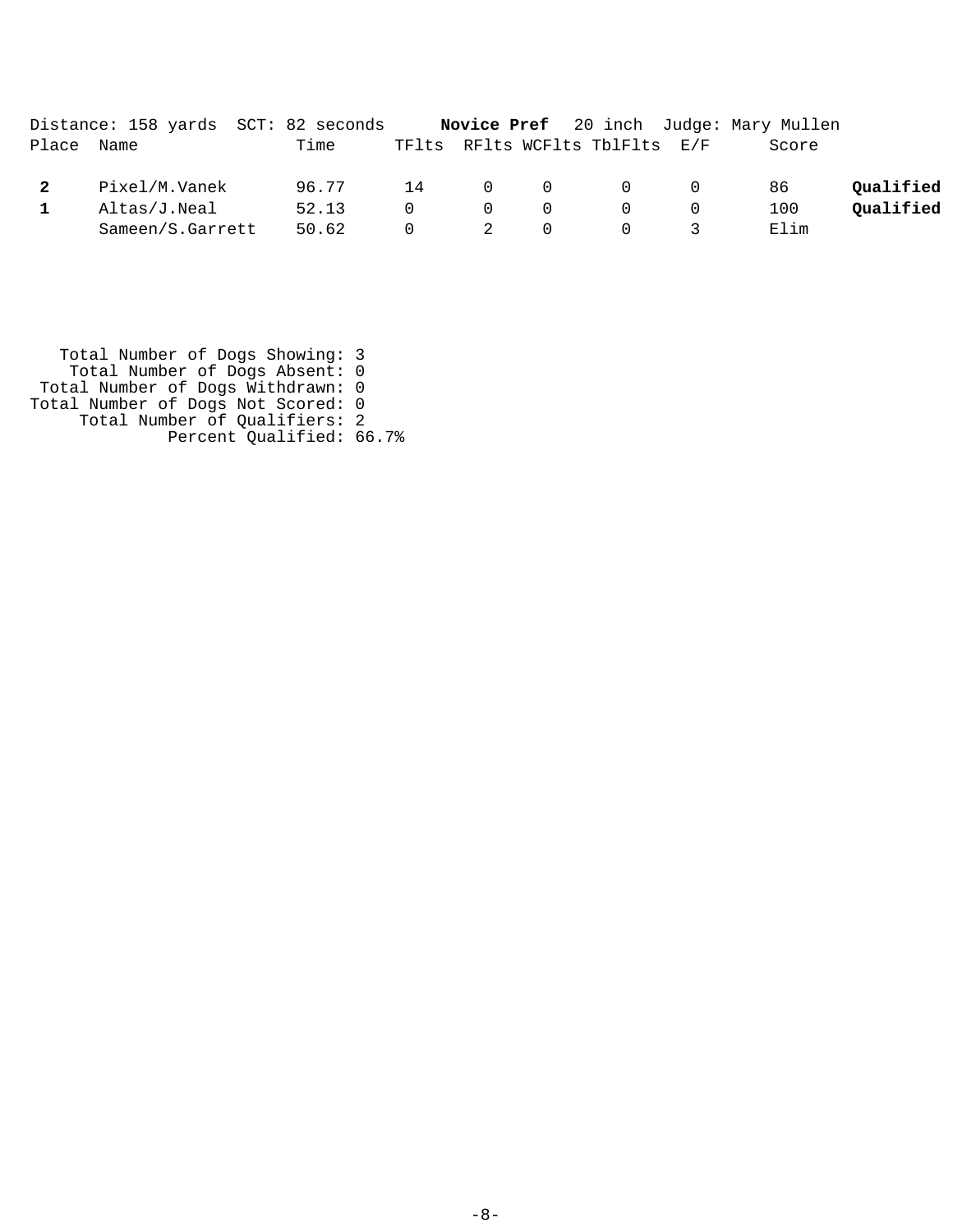#### **Sunday, June 5, 2022 Wheatstate Agility Club of Northeast Kansas Master/Excellent JWW**

|              | Distance: 176 yards SCT: 50 seconds Excellent 24 inch Judge: Mary Mullen |       |              |              |              |                                |              |                                             |           |
|--------------|--------------------------------------------------------------------------|-------|--------------|--------------|--------------|--------------------------------|--------------|---------------------------------------------|-----------|
| Place Name   |                                                                          | Time  |              |              |              | TFlts RFlts WCFlts TblFlts E/F |              | Score                                       |           |
|              | Race/B.Perkins                                                           | 43.38 | $\mathbf 0$  | 3            | 3            | $\overline{0}$                 | $\mathbf{1}$ | Elim                                        |           |
|              | Ryder/J.Sheridan                                                         | 36.43 | $\mathsf{O}$ | $\mathbf{1}$ | $\mathbf 0$  | $\Omega$                       | $\Omega$     | Elim                                        |           |
|              |                                                                          |       |              |              |              |                                |              |                                             |           |
|              | Distance: 176 yards SCT: 47 seconds Excellent 20 inch Judge: Mary Mullen |       |              |              |              |                                |              |                                             |           |
| Place Name   |                                                                          | Time  |              |              |              | TFlts RFlts WCFlts TblFlts E/F |              | Score                                       |           |
|              |                                                                          |       |              |              |              |                                |              |                                             |           |
|              | Effy/S.Vold                                                              | 42.63 | 0            | 2            | 3            | $\overline{0}$                 | 2            | Elim                                        |           |
|              | Caleb/D.Puett                                                            | 38.40 | $\mathsf{O}$ | $\mathsf{O}$ | $\mathbf{1}$ | $\Omega$                       | $\mathbf 0$  | Elim                                        |           |
|              | Rupert/M.Robertson 47.45                                                 |       | 0            | $\mathbf{3}$ | $\mathbf 0$  | $\overline{0}$                 | $\mathbf 0$  | Elim                                        |           |
| $\mathbf{1}$ | Chief/T.Swoboda                                                          | 37.48 | $\mathbf 0$  | $\Omega$     | $\Omega$     | $\Omega$                       | $\Omega$     | 100                                         | Qualified |
|              |                                                                          |       |              |              |              |                                |              |                                             |           |
|              |                                                                          |       |              |              |              |                                |              |                                             |           |
|              | Distance: 172 yards SCT: 49 seconds                                      |       |              |              |              |                                |              | <b>Excellent</b> 16 inch Judge: Mary Mullen |           |

| Place Name                            | Time |  | TFlts RFlts WCFlts TblFlts E/F | Score |
|---------------------------------------|------|--|--------------------------------|-------|
| $Olivia/S.Mathieson$ 68.57 57 2 1 0 0 |      |  |                                | Filim |
| $Dawson/J.Winner$ 64.28 45 1 0 0 0    |      |  |                                | Elim  |

 Total Number of Dogs Showing: 8 Total Number of Dogs Absent: 0 Total Number of Dogs Withdrawn: 0 Total Number of Dogs Not Scored: 0 Total Number of Qualifiers: 1 Percent Qualified: 12.5%

|            | Distance: 176 yards SCT: 47 seconds |         |  |                                | <b>Master</b> 24 inch Choice Judge: Mary Mullen |
|------------|-------------------------------------|---------|--|--------------------------------|-------------------------------------------------|
| Place Name |                                     | Time    |  | TFlts RFlts WCFlts TblFlts E/F | Score                                           |
|            | Rogue/D.Woodman                     | No Time |  | 2 1 0 1                        | Elim                                            |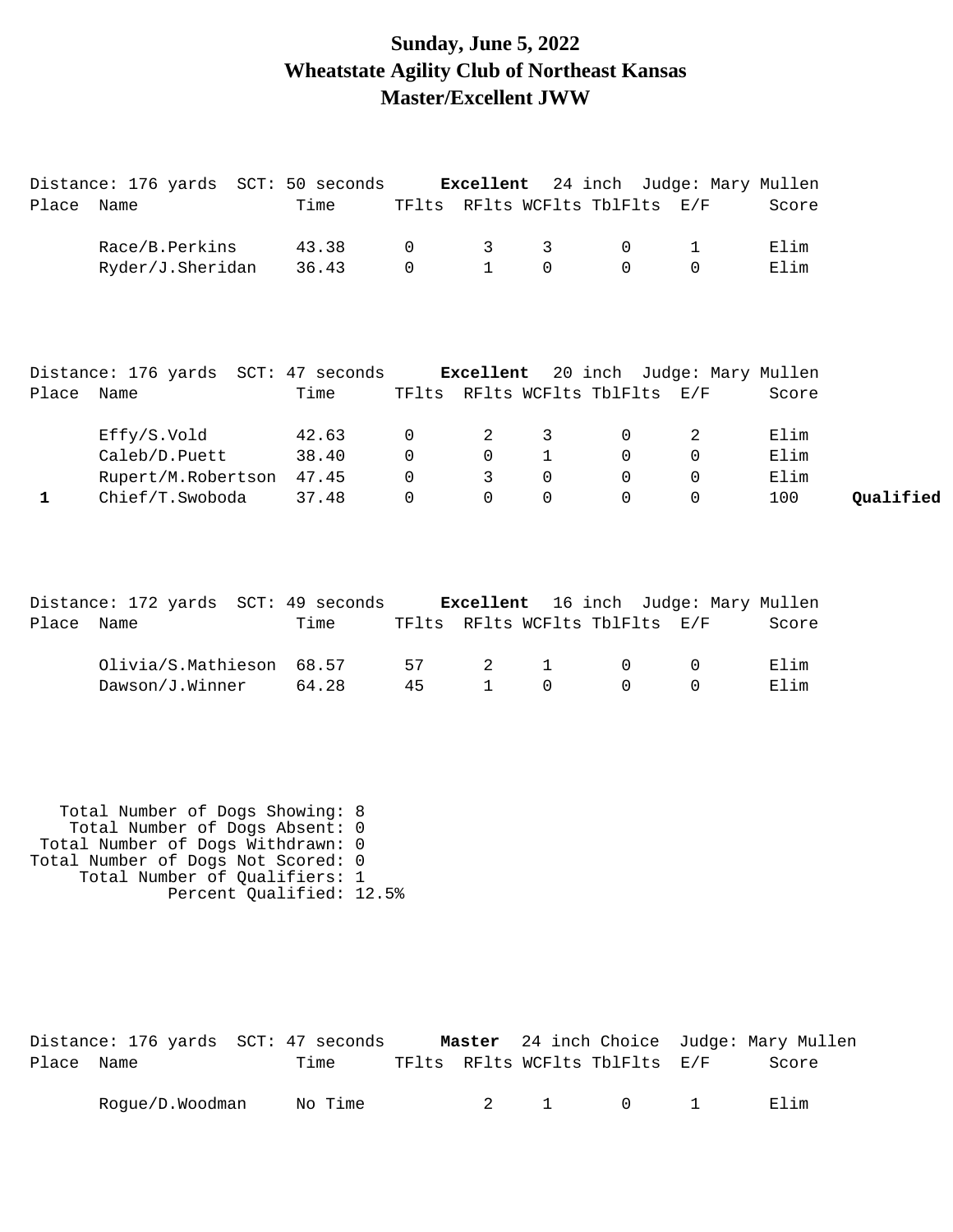| 1            | Kyber/G.Nieder                      | 30.60   | $\mathbf 0$         | 0            | 0                   | 0                          | 0                   | 100   | Qualified |
|--------------|-------------------------------------|---------|---------------------|--------------|---------------------|----------------------------|---------------------|-------|-----------|
|              |                                     |         |                     |              |                     |                            |                     |       |           |
|              | Distance: 176 yards SCT: 50 seconds |         |                     | Master       |                     | 24 inch Judge: Mary Mullen |                     |       |           |
| Place        | Name                                | Time    |                     |              |                     | TFlts RFlts WCFlts TblFlts | E/F                 | Score |           |
|              | Blast/L.Nelson                      | No Time |                     | 1            | 1                   | 0                          | 1                   | Elim  |           |
|              | Blade/B.Nash                        | 34.29   | $\mathbf 0$         | 1            | 1                   | 0                          | 0                   | Elim  |           |
| 1            | Riser/N.Peterson                    | 38.41   | $\Omega$            | $\Omega$     | $\Omega$            | $\Omega$                   | 0                   | 100   | Qualified |
|              | Kodi/M.Jones                        | 55.28   | 15                  | $\Omega$     | 0                   | $\Omega$                   | 0                   | 85    |           |
|              | Lucy/L.Kremer                       | 34.39   | $\mathbf 0$         | $\mathbf{1}$ | 0                   | 0                          | 0                   | Elim  |           |
|              | Chase/A.Raithel                     | No Time |                     | $\Omega$     | 0                   | 0                          | 2                   | Elim  |           |
|              | Indivar/E.Giuliano                  | Absent  |                     |              |                     |                            |                     |       |           |
|              | Torch/L.Nelson                      | 42.65   | 0                   | 1            | 1                   | 0                          | 0                   | Elim  |           |
|              |                                     |         |                     |              |                     |                            |                     |       |           |
|              | Distance: 176 yards SCT: 47 seconds |         |                     | Master       |                     | 20 inch Judge: Mary Mullen |                     |       |           |
| Place        | Name                                | Time    |                     |              |                     | TFlts RFlts WCFlts TblFlts | E/F                 | Score |           |
|              |                                     |         |                     |              |                     |                            |                     |       |           |
|              | Tonic/S.Scanlan                     | Absent  |                     |              |                     |                            |                     |       |           |
|              | Brand/S.Leonard                     | No Time |                     | 2            | 1                   | 0                          | 1                   | Elim  |           |
|              | Chuck/C.Baron                       | Absent  |                     |              |                     |                            |                     |       |           |
|              | Zoey/D.Hecht                        | 31.97   | 0                   | 1            | 0                   | 0                          | 1                   | Elim  |           |
|              | Kitt/S.Williams                     | 38.63   | 0                   | 0            | 2                   | $\Omega$                   | 0                   | Elim  |           |
|              | Yaso/S.Vold                         | 42.65   | $\mathbf 0$         | 1            | 1                   | 0                          | 1                   | Elim  |           |
|              | Sini/P.Perkins                      | 38.79   | $\mathbf 0$         | 0            | 0                   | 0                          | 0                   | 100   | Qualified |
|              | Westley/A.Kremer                    | 35.14   | $\mathbf 0$         | $\Omega$     | 1                   | $\Omega$                   | 0                   | Elim  |           |
|              | Roxie/P.Clement                     | No Time |                     | 1            | 1                   | $\Omega$                   | 1                   | Elim  |           |
|              | Ember/L.Nelson                      | 45.47   | 0                   | 0            | 2                   | 0                          | 0                   | Elim  |           |
|              | Annie/L.Morgan                      | 45.04   | $\mathsf{O}$        | 2            | $\mathsf{O}\xspace$ | $\mathsf{O}$               | $\mathsf{O}$        | Elim  |           |
| 3            | Kindle/P.Leach                      | 32.49   | 0                   | $\mathbf 0$  | 0                   | 0                          | 0                   | 100   | Qualified |
|              | Grady/B.Robinson                    | Absent  |                     |              |                     |                            |                     |       |           |
|              | Buck/J.Baker                        | 34.02   | 0                   | 1            | 1                   | 0                          | 1                   | Elim  |           |
|              | Rik/M.Rabeneck                      | 28.82   | $\mathbf 0$         | $\mathbf 0$  | 0                   | 0                          | $\mathbf 1$         | Elim  |           |
| $\mathbf{2}$ | Yeti/H.Smith                        | 32.05   | $\mathbf 0$         | 0            | 0                   | 0                          | 0                   | 100   | Qualified |
|              | Havoc/L.Curttright                  | 40.75   | 0                   | $\mathbf{1}$ | 0                   | 0                          | 0                   | Elim  |           |
|              | Prise/C.Schulte                     | 40.25   | $\mathbf 0$         | 2            | 2                   | 0                          | 2                   | Elim  |           |
|              | $Q/K$ . Nenow                       | 33.54   | $\mathbf 0$         | 1            | 2                   | 0                          | 1                   | Elim  |           |
|              | Tinder/N.Peterson                   | 35.99   | $\mathbf 0$         | $\mathbf 0$  | $\mathsf{O}\xspace$ | 0                          | 0                   | 100   | Qualified |
| 4            | Mike/M.Borgman                      | 33.35   | 0                   | $\Omega$     | 0                   | 0                          | 0                   | 100   | Qualified |
|              | Dizzy/D.Flores                      | 33.18   | $\mathbf 0$         | $\Omega$     | 0                   | 0                          | 1                   | Elim  |           |
|              | Tinka/D.Feeler                      | 36.76   | $\mathsf{O}\xspace$ | $\mathbf{1}$ | 1                   | 0                          | $\mathbf 0$         | Elim  |           |
|              | Bryce/N.Heusinkvelt 40.68           |         | 0                   | $\mathbf 0$  | 0                   | 0                          | $\mathbf 0$         | 100   | Qualified |
|              | Solo/L.Morgan                       | 41.34   | 0                   | $\mathbf{1}$ | 1                   | 0                          | 0                   | Elim  |           |
|              | Pip/D.Burbach                       | 40.01   | 0                   | $\Omega$     | 0                   | 0                          | 0                   | 100   | Qualified |
| $\mathbf 1$  | Wushu/S.Vold                        | 31.00   | 0                   | $\mathbf 0$  | $\mathsf{O}\xspace$ | 0                          | $\mathsf{O}\xspace$ | 100   | Qualified |

-9-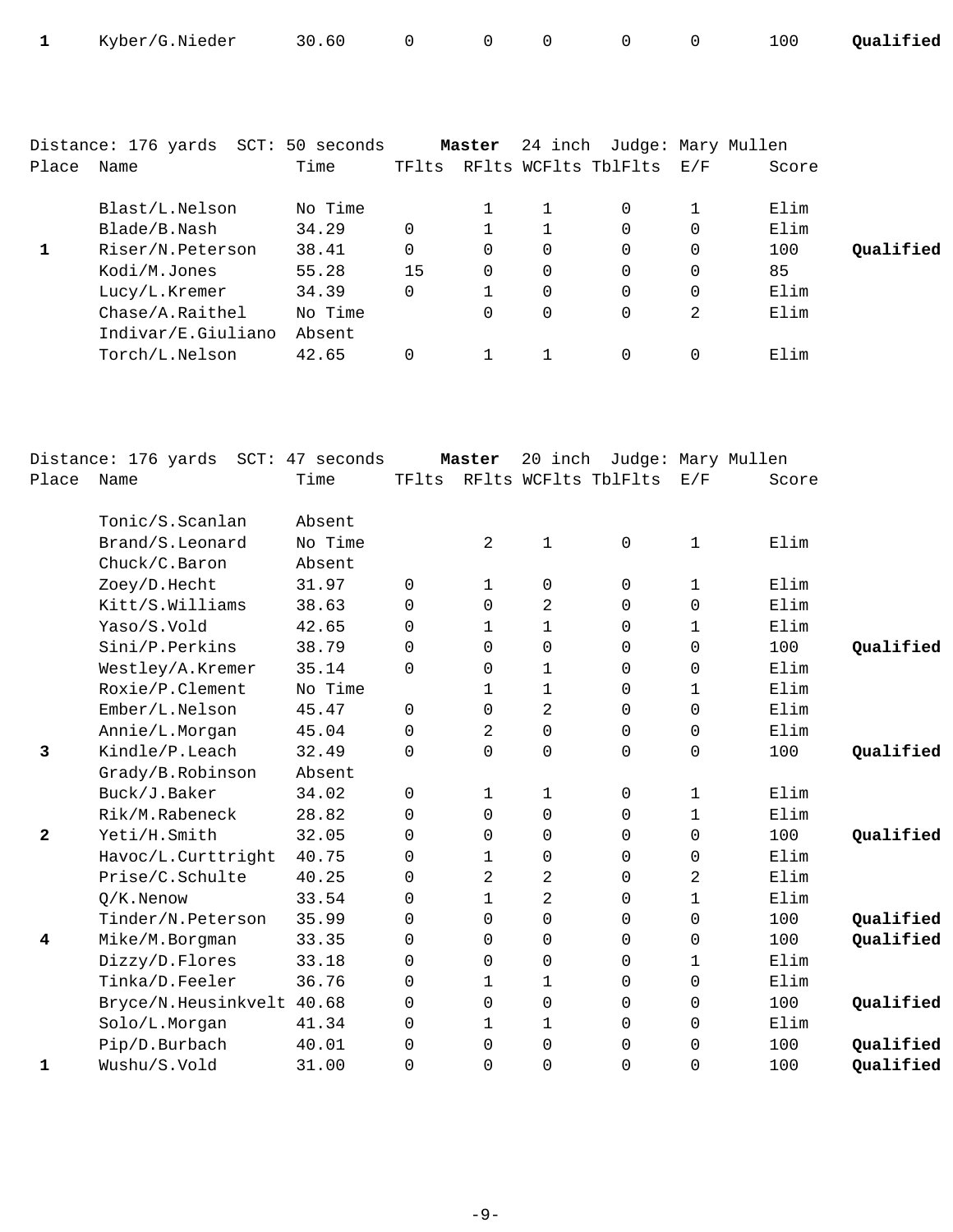|       | Distance: 172 yards SCT: 49 seconds |         |          | Master         | 16 inch  |                      |                   | Judge: Mary Mullen |           |
|-------|-------------------------------------|---------|----------|----------------|----------|----------------------|-------------------|--------------------|-----------|
| Place | Name                                | Time    | TFlts    |                |          | RFlts WCFlts TblFlts | $\rm E$ / $\rm F$ | Score              |           |
|       | Andy/S.Punzo                        | 59.48   | 30       | 4              | 2        | $\Omega$             |                   | Elim               |           |
|       | Enzo/K.Hanson                       | 40.22   | 0        | 2              |          | 0                    | 0                 | Elim               |           |
|       | Kipsey/I.Pennington 42.12           |         | 0        | 2              | 0        | 0                    | 0                 | Elim               |           |
|       | Reason/J.Frye                       | No Time |          | $\Omega$       |          | 0                    |                   | Elim               |           |
|       | Token/J.Bryan-Dolsb Absent          |         |          |                |          |                      |                   |                    |           |
|       | Streak/C.Griffith                   | No Time |          |                | 0        | $\Omega$             |                   | Elim               |           |
|       | Jetson/M.Jones                      | No Time |          | $\mathfrak{D}$ |          |                      |                   | Elim               |           |
|       | Devi/L.Bredahl                      | No Time |          |                | 0        | $\Omega$             |                   | Elim               |           |
|       | Josey/C.Baron                       | Absent  |          |                |          |                      |                   |                    |           |
|       | Fiver/K.Tipton                      | 28.56   | $\Omega$ | $\Omega$       | $\Omega$ | $\Omega$             | $\Omega$          | 100                | Oualified |
|       | Gigi/J.Burgess                      | 30.95   | $\Omega$ | 0              | $\Omega$ | 0                    |                   | Elim               |           |

|              | Distance: 168 yards SCT: 52 seconds |         |       | Master |   | 12 inch Judge: Mary Mullen |                   |       |           |
|--------------|-------------------------------------|---------|-------|--------|---|----------------------------|-------------------|-------|-----------|
| Place        | Name                                | Time    | TFlts |        |   | RFlts WCFlts TblFlts       | $\rm E$ / $\rm F$ | Score |           |
|              | Onyx/H.Brown                        | 39.36   | 0     |        | 0 |                            | 0                 | Elim  |           |
|              | Halen/A.Sheffield                   | No Time |       | 2      |   |                            |                   | Elim  |           |
| $\mathbf{2}$ | Muffin/K.Hanson                     | 35.53   | 0     | 0      | 0 | 0                          | $\Omega$          | 100   | Qualified |
|              | Sally/L.Hiatt                       | AIS     |       |        |   |                            |                   |       |           |
|              | Shelby/M.Borgman                    | 28.15   | 0     | 0      | 0 |                            | $\Omega$          | 100   | Qualified |
|              | Buddy Holly/L.Brand 48.01           |         |       |        | 0 |                            | 0                 | 100   | Qualified |

|              | Distance: 168 yards  SCT: 55 seconds |         |             | Master   | 8 inch               |          |             | Judge: Mary Mullen |           |
|--------------|--------------------------------------|---------|-------------|----------|----------------------|----------|-------------|--------------------|-----------|
| Place        | Name                                 | Time    | TFlts       |          | RFlts WCFlts TblFlts |          | E/F         | Score              |           |
|              | Pix/G.Nieder                         | 36.79   |             | 1        |                      | $\Omega$ | 0           | Elim               |           |
|              | Jordy/J.Tate                         | 38.52   | $\Omega$    |          | 3                    | $\Omega$ | 2           | Elim               |           |
|              | Duncan/S.Sanders                     | 63.29   | 24          | $\Omega$ | $\Omega$             | $\Omega$ | $\Omega$    | 76                 |           |
| 4            | Panache/L.Cassens                    | 41.15   | $\Omega$    | $\Omega$ | $\Omega$             | $\Omega$ | $\Omega$    | 100                | Qualified |
|              | Ivory/P.Gates                        | No Time |             | 0        |                      | $\Omega$ | 1           | Elim               |           |
| 1            | Woody-Wolf/R.Marley 29.42            |         | $\mathbf 0$ | $\Omega$ | $\mathbf 0$          | 0        | $\mathbf 0$ | 100                | Qualified |
|              | Jetta/S.Meyer                        | No Time |             |          | $\mathbf 0$          | 0        | 1           | Elim               |           |
|              | Gremlin/K.Hanson                     | Absent  |             |          |                      |          |             |                    |           |
| $\mathbf{2}$ | Dash/D.Feeler                        | 31.11   | $\Omega$    | $\Omega$ | 0                    | $\Omega$ | 0           | 100                | Qualified |
|              | Sonic/D.Barnes                       | 33.49   |             | $\Omega$ |                      | $\Omega$ | $\mathbf 0$ | Elim               |           |
|              | Ginny/D.Wheatley                     | 42.24   |             | $\Omega$ |                      | 0        | $\mathbf 0$ | Elim               |           |
|              | $Jet/J$ . Tate                       | 53.41   | $\Omega$    | $\Omega$ | $\Omega$             | $\Omega$ | $\Omega$    | 100                | Oualified |
|              | Birdie/S.Aldrich                     | AIS     |             |          |                      |          |             |                    |           |
| 3            | Pico/D.Flores                        | 39.42   |             | $\Omega$ | 0                    | $\Omega$ | $\Omega$    | 100                | Qualified |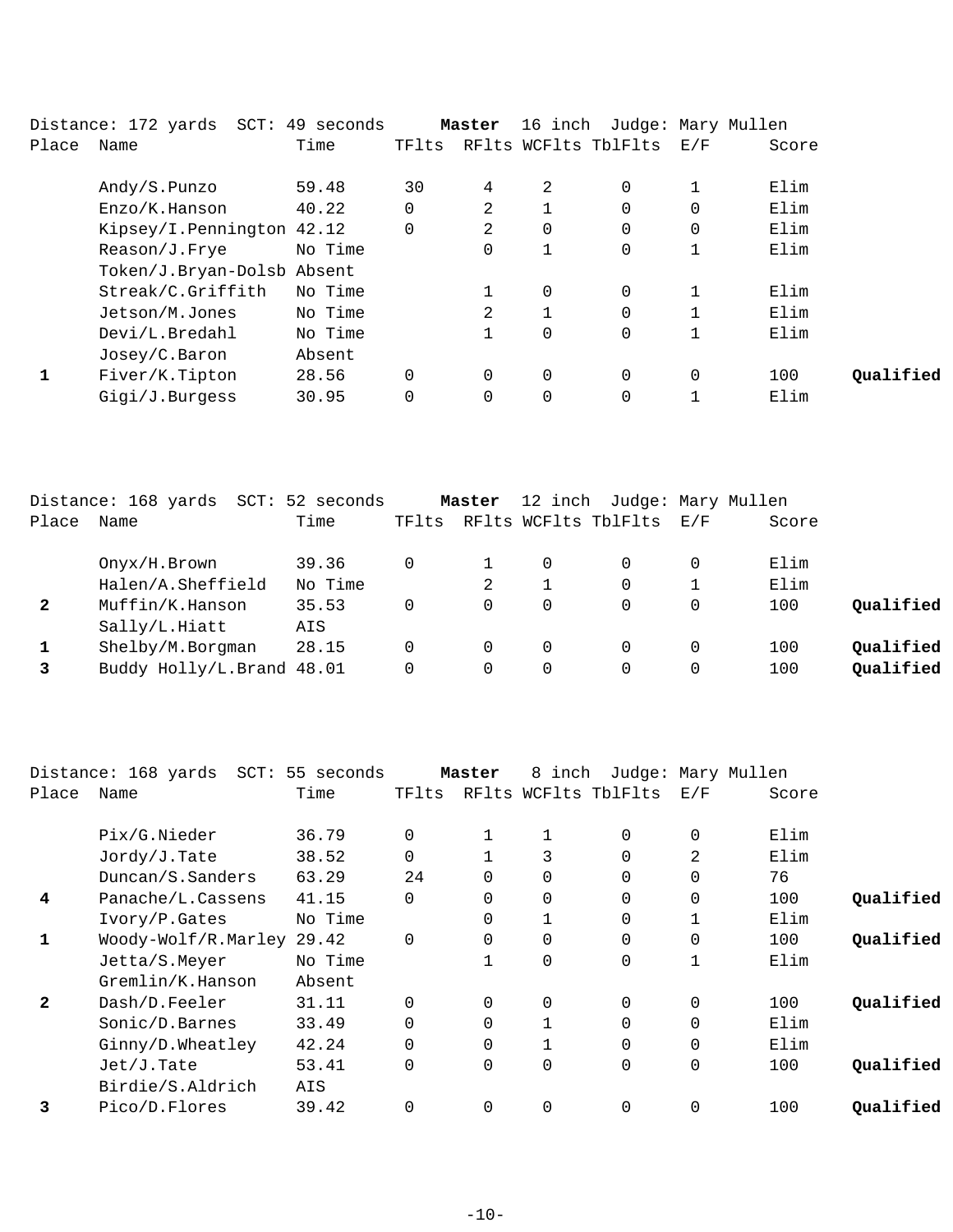| Total Number of Dogs Showing: 59   |  |
|------------------------------------|--|
| Total Number of Dogs Absent: 7     |  |
| Total Number of Dogs Withdrawn: 2  |  |
| Total Number of Dogs Not Scored: 0 |  |
| Total Number of Qualifiers: 19     |  |
| Percent Qualified: 32.2%           |  |

|            | Distance: 176 yards SCT: 55 seconds |                 |  |                                | <b>Excellent Pref</b> 20 inch Judge: Mary Mullen |
|------------|-------------------------------------|-----------------|--|--------------------------------|--------------------------------------------------|
| Place Name |                                     | Time            |  | TFlts RFlts WCFlts TblFlts E/F | Score                                            |
|            | Hart/J.Powell                       | 51.39 0 2 0 0 0 |  |                                | Elim                                             |

|            | Distance: 176 yards SCT: 52 seconds |       |           |     |                                             |          | <b>Excellent Pref</b> 16 inch Judge: Mary Mullen |
|------------|-------------------------------------|-------|-----------|-----|---------------------------------------------|----------|--------------------------------------------------|
| Place Name |                                     | Time  |           |     | TFlts RFlts WCFlts TblFlts E/F              |          | Score                                            |
|            | Osie/D.Woodman                      | 38.73 |           |     | $\begin{matrix} 0 & 1 & 0 & 0 \end{matrix}$ | $\cap$   | Elim                                             |
|            | Onyx/D.Puett                        | 38.20 | $\bigcap$ | 1 1 | $\cap$                                      | $\Omega$ | Elim                                             |

|            | Distance: 168 yards SCT: 57 seconds |      |  |                                | <b>Excellent Pref</b> 8 inch Judge: Mary Mullen |
|------------|-------------------------------------|------|--|--------------------------------|-------------------------------------------------|
| Place Name |                                     | Time |  | TFlts RFlts WCFlts TblFlts E/F | Score                                           |
|            | $Tristan/D.Dailey$ 34.69 0 1 1 0 0  |      |  |                                | Elim                                            |

 Total Number of Dogs Showing: 4 Total Number of Dogs Absent: 0 Total Number of Dogs Withdrawn: 0 Total Number of Dogs Not Scored: 0 Total Number of Qualifiers: 0 Percent Qualified: 0.0%

|            | Distance: 176 yards SCT: 55 seconds |                                |                                              | <b>Master Pref</b> 20 inch Judge: Mary Mullen |
|------------|-------------------------------------|--------------------------------|----------------------------------------------|-----------------------------------------------|
| Place Name | Time                                | TFlts RFlts WCFlts TblFlts E/F |                                              | Score                                         |
|            | Cooper/J.Van Dieren No Time         |                                | $0 \qquad 1 \qquad \qquad 0 \qquad \qquad 1$ | Elim                                          |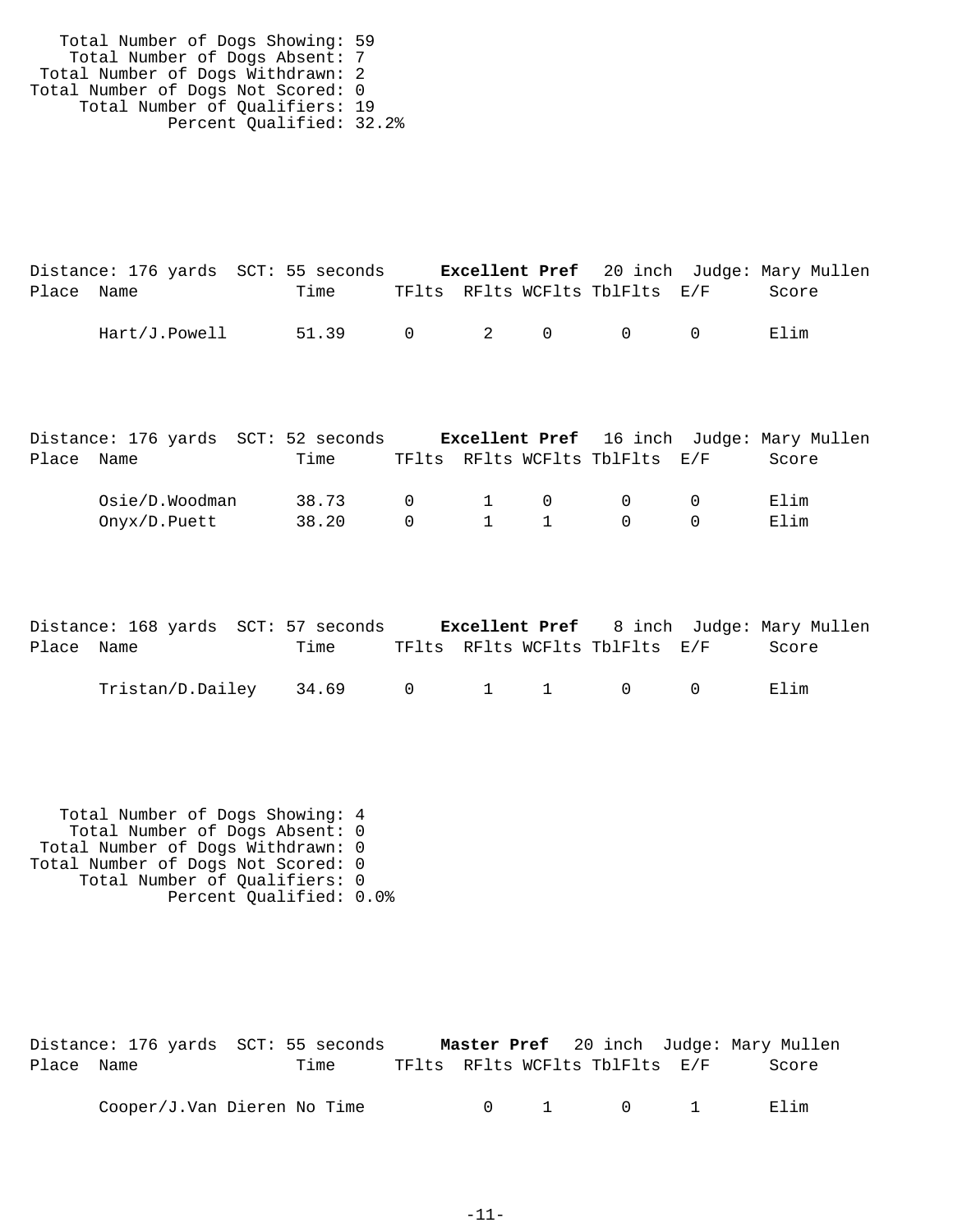| Cinder/J.Sheridan | No Time<br>$\sim$ |  |  | ım<br>н. |
|-------------------|-------------------|--|--|----------|
|-------------------|-------------------|--|--|----------|

|              | Distance: 176 yards<br>SCT: | 52 seconds |          | Master Pref    |   | 16 inch              |             | Judge: Mary Mullen |           |
|--------------|-----------------------------|------------|----------|----------------|---|----------------------|-------------|--------------------|-----------|
| Place        | Name                        | Time       | TFlts    |                |   | RFlts WCFlts TblFlts | E/F         | Score              |           |
|              | Tally/S.Leonard             | 50.96      | $\Omega$ | $\mathbf{1}$   |   | $\Omega$             | 0           | Elim               |           |
|              | Stella/M.Coplen             | 38.34      | $\Omega$ | $\Omega$       | 0 | $\Omega$             |             | Elim               |           |
|              | Charlotte/L.Hiatt           | No Time    |          | $\overline{0}$ |   | $\mathbf 0$          | 2           | Elim               |           |
| 1            | Nitro/G.Nieder              | 29.16      | $\Omega$ | $\Omega$       | 0 | $\mathbf 0$          | $\mathbf 0$ | 100                | Qualified |
|              | Blink/S.Scanlan             | Absent     |          |                |   |                      |             |                    |           |
|              | Tracer/L.Nelson             | 38.34      | $\Omega$ |                | 0 | $\Omega$             | $\mathbf 0$ | Elim               |           |
| 3            | Donnie/S.Leonard            | 42.56      | $\Omega$ | $\Omega$       | 0 | $\Omega$             | $\mathbf 0$ | 100                | Qualified |
|              | Ashe/P.Anthony              | No Time    |          | 3              | 0 | $\Omega$             |             | Elim               |           |
|              | Legend/C.Schulte            | 43.13      | $\Omega$ | $\Omega$       |   | $\Omega$             |             | Elim               |           |
| $\mathbf{2}$ | Journey/D.Willis            | 33.07      | $\Omega$ | $\Omega$       | 0 | $\Omega$             | $\Omega$    | 100                | Oualified |
|              | George/M.Rabeneck           | 37.48      | $\Omega$ | 2              |   | $\Omega$             | 2           | Elim               |           |
|              | Lizzie/C.Lemay              | 35.15      | $\Omega$ | $\Omega$       |   | $\Omega$             | $\mathbf 0$ | Elim               |           |
|              | Blu/J.Camp                  | 53.87      | 3        | 4              | 3 | $\mathbf 0$          | 3           | Elim               |           |

|       | Distance: 172 yards SCT: 54 seconds |        |  |                    |                                |                          | <b>Master Pref</b> 12 inch Judge: Mary Mullen |
|-------|-------------------------------------|--------|--|--------------------|--------------------------------|--------------------------|-----------------------------------------------|
| Place | Name                                | Time   |  |                    | TFlts RFlts WCFlts TblFlts E/F |                          | Score                                         |
|       | Rudy/J.Brown                        | Absent |  |                    |                                |                          |                                               |
|       | Keegan/R.Brown                      | 55.81  |  | $\overline{3}$ 0 0 | $\bigcap$                      | $\overline{\phantom{a}}$ | 97                                            |
|       | Ace/C.Griffith                      | Absent |  |                    |                                |                          |                                               |

|       | Distance: 168 yards SCT: 57 seconds |       |          | Master Pref |          |                                |   | 8 inch Judge: Mary Mullen |           |
|-------|-------------------------------------|-------|----------|-------------|----------|--------------------------------|---|---------------------------|-----------|
| Place | Name                                | Time  |          |             |          | TFlts RFlts WCFlts TblFlts E/F |   | Score                     |           |
|       | Pixel/A.Sheffield 29.45             |       | $\Omega$ |             |          | $\Omega$                       |   | Elim                      |           |
|       | Dempsey/C.Ritter-Ma 40.98           |       | $\Omega$ | $\Omega$    | $\Omega$ | $\Omega$                       |   | Elim                      |           |
| 2     | Sunny/A.Ryder                       | 41.34 | $\Omega$ | 0           | $\Omega$ | $\Omega$                       | 0 | 100                       | Oualified |
|       | Liza Jane/T.Fairban 35.27           |       | $\Omega$ | 0           | 0        | $\Omega$                       |   | 100                       | Qualified |
|       | Kara/K.Hanson                       | 36.54 |          |             |          |                                |   | Elim                      |           |

|            | Distance: 168 yards SCT: 60 seconds |      |  |                                         | <b>Master Pref</b> 4 inch Judge: Mary Mullen |
|------------|-------------------------------------|------|--|-----------------------------------------|----------------------------------------------|
| Place Name |                                     | Time |  | TFlts RFlts WCFlts TblFlts E/F          | Score                                        |
|            | Brody-Bear/R.Marley 36.30           |      |  | $0 \qquad 2 \qquad 2 \qquad 0 \qquad 2$ | Elim                                         |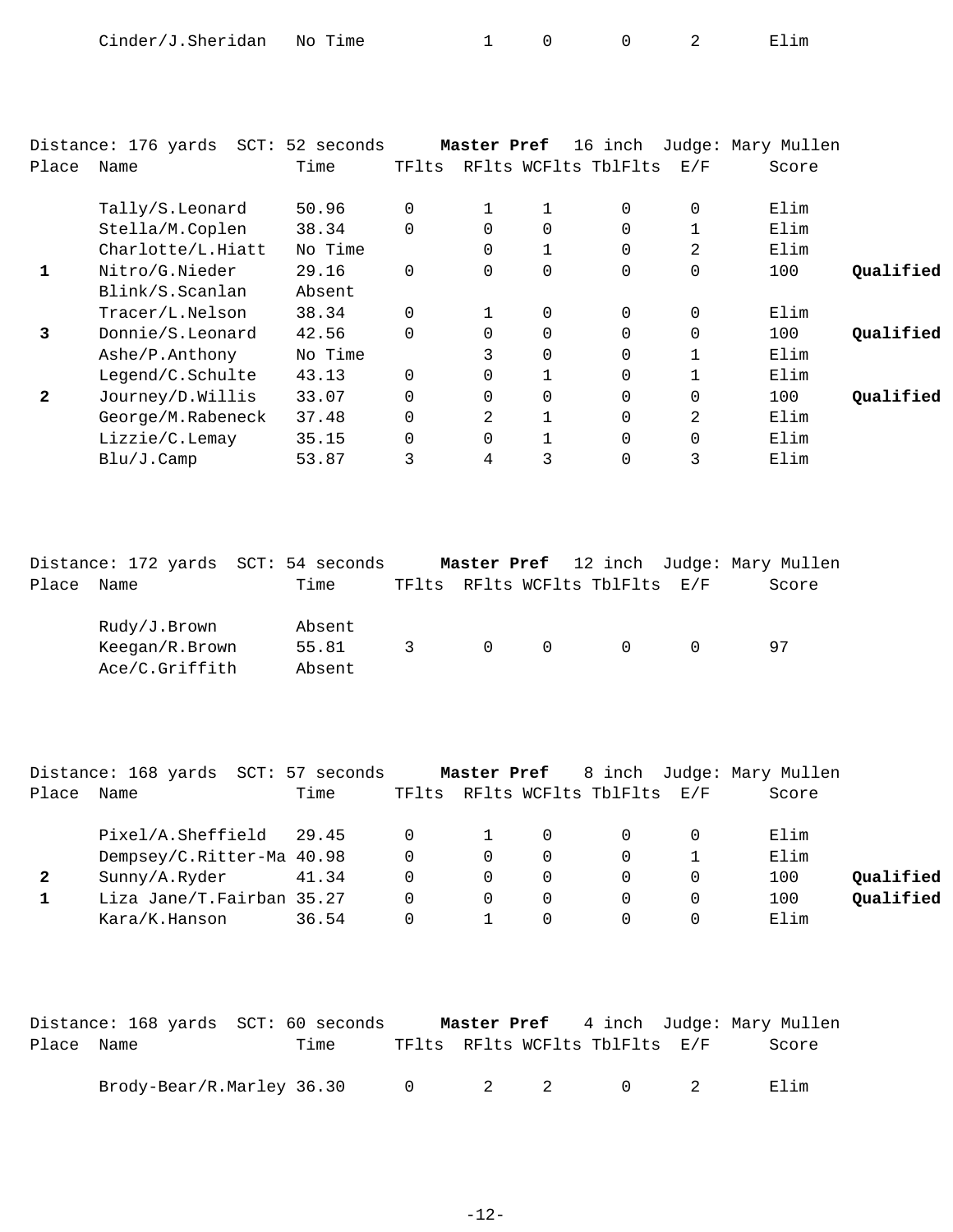Total Number of Dogs Showing: 21 Total Number of Dogs Absent: 3 Total Number of Dogs Withdrawn: 0 Total Number of Dogs Not Scored: 0 Total Number of Qualifiers: 5 Percent Qualified: 23.8%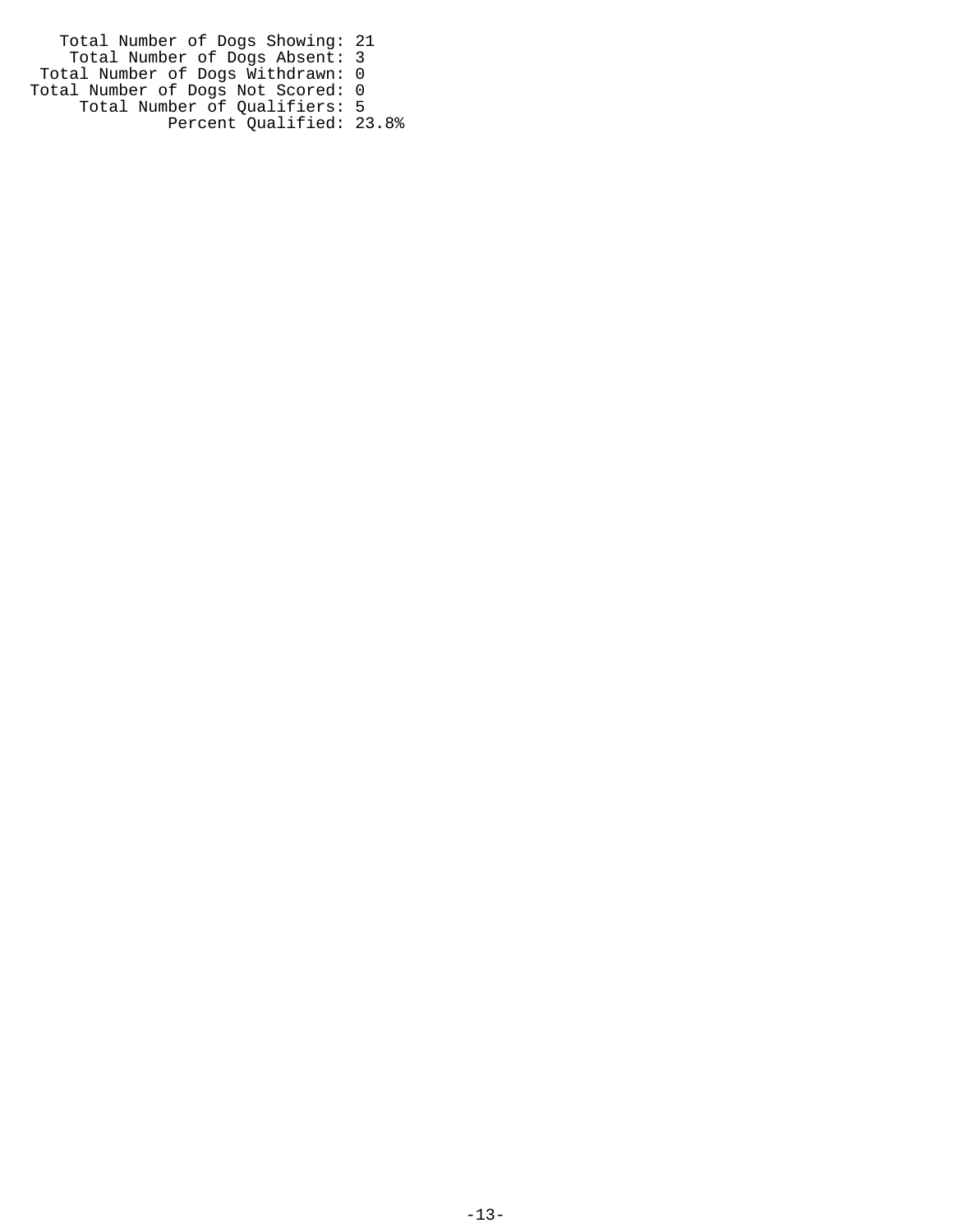# **Sunday, June 5, 2022 Wheatstate Agility Club of Northeast Kansas Open JWW**

| Place Name   | Distance: 158 yards SCT: 48 seconds Open 24 inch Judge: Mary Mullen | Time                    |             |                        |              | TFlts RFlts WCFlts TblFlts E/F                                    |                       | Score                |           |
|--------------|---------------------------------------------------------------------|-------------------------|-------------|------------------------|--------------|-------------------------------------------------------------------|-----------------------|----------------------|-----------|
| 1            | Vortex/C.Jackson                                                    | 36.86                   | 0           | $\mathbf{1}$           | $\mathbf 0$  | $\mathsf{O}$                                                      | $\mathsf{O}$          | 95                   | Qualified |
|              | Distance: 158 yards SCT: 45 seconds                                 |                         |             |                        |              | Open 20 inch Judge: Mary Mullen                                   |                       |                      |           |
| Place Name   |                                                                     | Time                    |             |                        |              | TFlts RFlts WCFlts TblFlts E/F                                    |                       | Score                |           |
|              | Atlas/M.Moore<br>Gibbs/M.Sands<br>Groot/L.Morgan                    | 28.76<br>27.92<br>45.00 | 0<br>0<br>0 | 1<br>$\mathbf{1}$<br>6 | 1<br>0<br>0  | 0<br>0<br>$\mathbf 0$                                             | 1<br>2<br>$\mathbf 1$ | Elim<br>Elim<br>Elim |           |
| 1            | cowboy/L.Parker<br>Bounce/L.Whitaker                                | Absent<br>22.98         | $\mathbf 0$ | 0                      | 0            | $\mathbf 0$                                                       | 0                     | 100                  | Qualified |
| $\mathbf{2}$ | Star/M.Weaver                                                       | 24.85                   | $\mathbf 0$ | $\mathbf{1}$           | 0            | $\Omega$                                                          | $\mathbf 0$           | 95                   | Qualified |
| Place Name   | Distance: 154 yards SCT: 47 seconds Open 16 inch Judge: Mary Mullen | Time                    |             | $\mathbf{1}$           |              | TFlts RFlts WCFlts TblFlts E/F<br>$\mathsf{O}$                    | $\mathbf 0$           | Score                | Qualified |
| $\mathbf 1$  | Wyatt/J.Rizzi                                                       | 29.37                   | 0           |                        | $\mathsf{O}$ |                                                                   |                       | 95                   |           |
| Place Name   | Distance: 150 yards SCT: 50 seconds                                 | Time                    |             |                        |              | Open 12 inch Judge: Mary Mullen<br>TFlts RFlts WCFlts TblFlts E/F |                       | Score                |           |
|              |                                                                     |                         |             |                        |              |                                                                   |                       |                      |           |
|              | Harper/M.Kriley<br>Breezy/S.Meyer                                   | 30.95<br>43.31          | 0<br>0      | $\mathbf{1}$<br>2      | 0<br>2       | 0<br>$\mathbf 0$                                                  | 1<br>$\mathbf 0$      | Elim<br>Elim         |           |
| Place Name   | Distance: 150 yards SCT: 54 seconds                                 | Time                    |             | Open                   |              | 8 inch Judge: Mary Mullen<br>TFlts RFlts WCFlts TblFlts E/F       |                       | Score                |           |
|              | Teague/D.Dailey<br>Violet/C.Sutton                                  | 37.09<br>Absent         | 0           | 2                      | $\mathsf{O}$ | $\mathbf 0$                                                       | 0                     | Elim                 |           |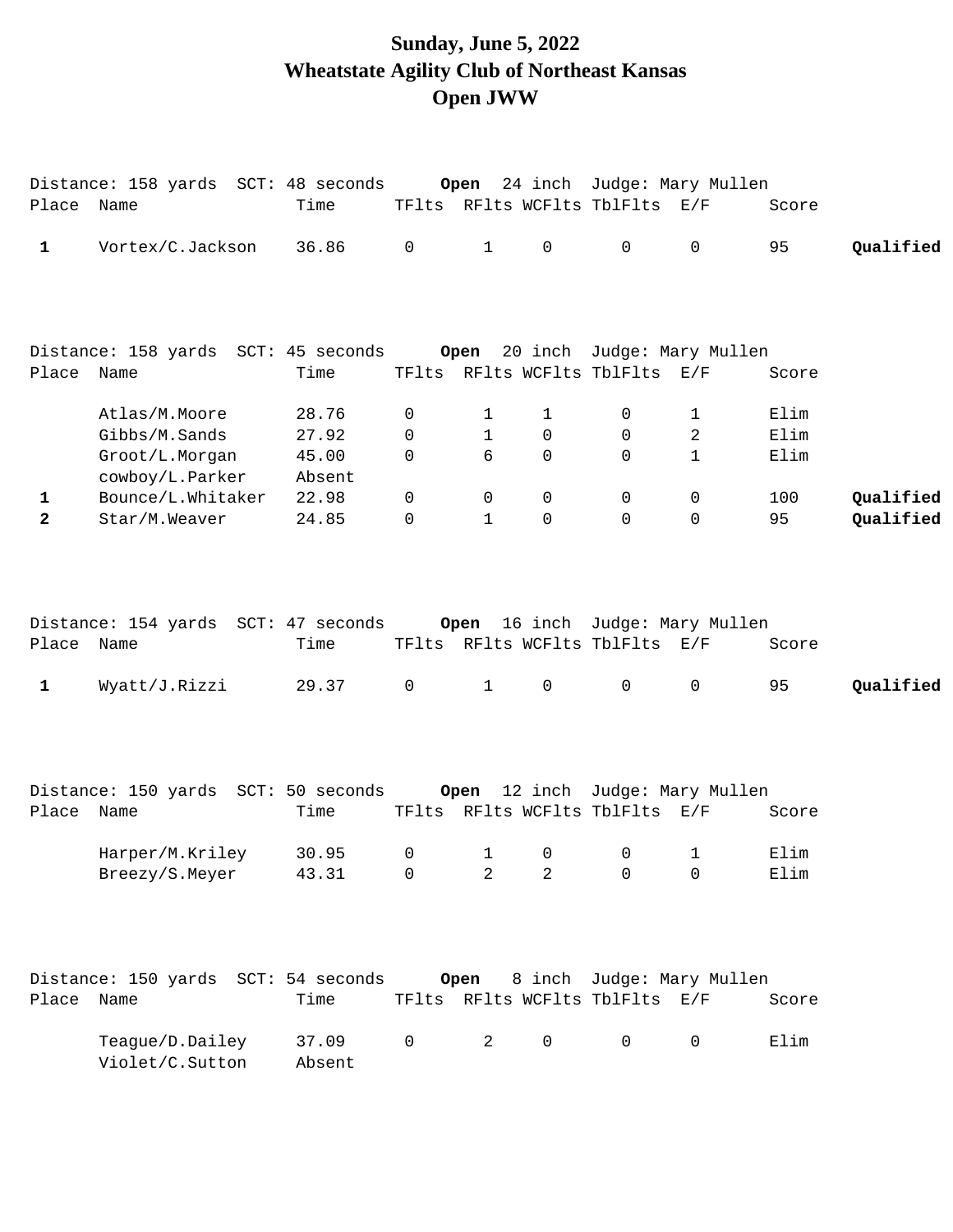Total Number of Dogs Showing: 10 Total Number of Dogs Absent: 2 Total Number of Dogs Withdrawn: 0 Total Number of Dogs Not Scored: 0 Total Number of Qualifiers: 4 Percent Qualified: 40.0%

|            | Distance: 158 yards SCT: 53 seconds |      |                                |  |  | <b>Open Pref</b> 20 inch Judge: Mary Mullen |
|------------|-------------------------------------|------|--------------------------------|--|--|---------------------------------------------|
| Place Name |                                     | Time | TFlts RFlts WCFlts TblFlts E/F |  |  | Score                                       |
|            |                                     |      |                                |  |  |                                             |
|            | Kanza/J.Bryan-Dolsb 64.45           |      | 22 1 2 0 1                     |  |  | Elim                                        |

|              | Distance: 150 yards SCT: 55 seconds Open Pref 8 inch Judge: Mary Mullen |      |                                |  |  |       |           |
|--------------|-------------------------------------------------------------------------|------|--------------------------------|--|--|-------|-----------|
| Place Name   |                                                                         | Time | TFlts RFlts WCFlts TblFlts E/F |  |  | Score |           |
| $\mathbf{1}$ | Bently/J.Beighley $48.63$ 0 1 0 0 0 95                                  |      |                                |  |  |       | Qualified |

 Total Number of Dogs Showing: 2 Total Number of Dogs Absent: 0 Total Number of Dogs Withdrawn: 0 Total Number of Dogs Not Scored: 0 Total Number of Qualifiers: 1 Percent Qualified: 50.0%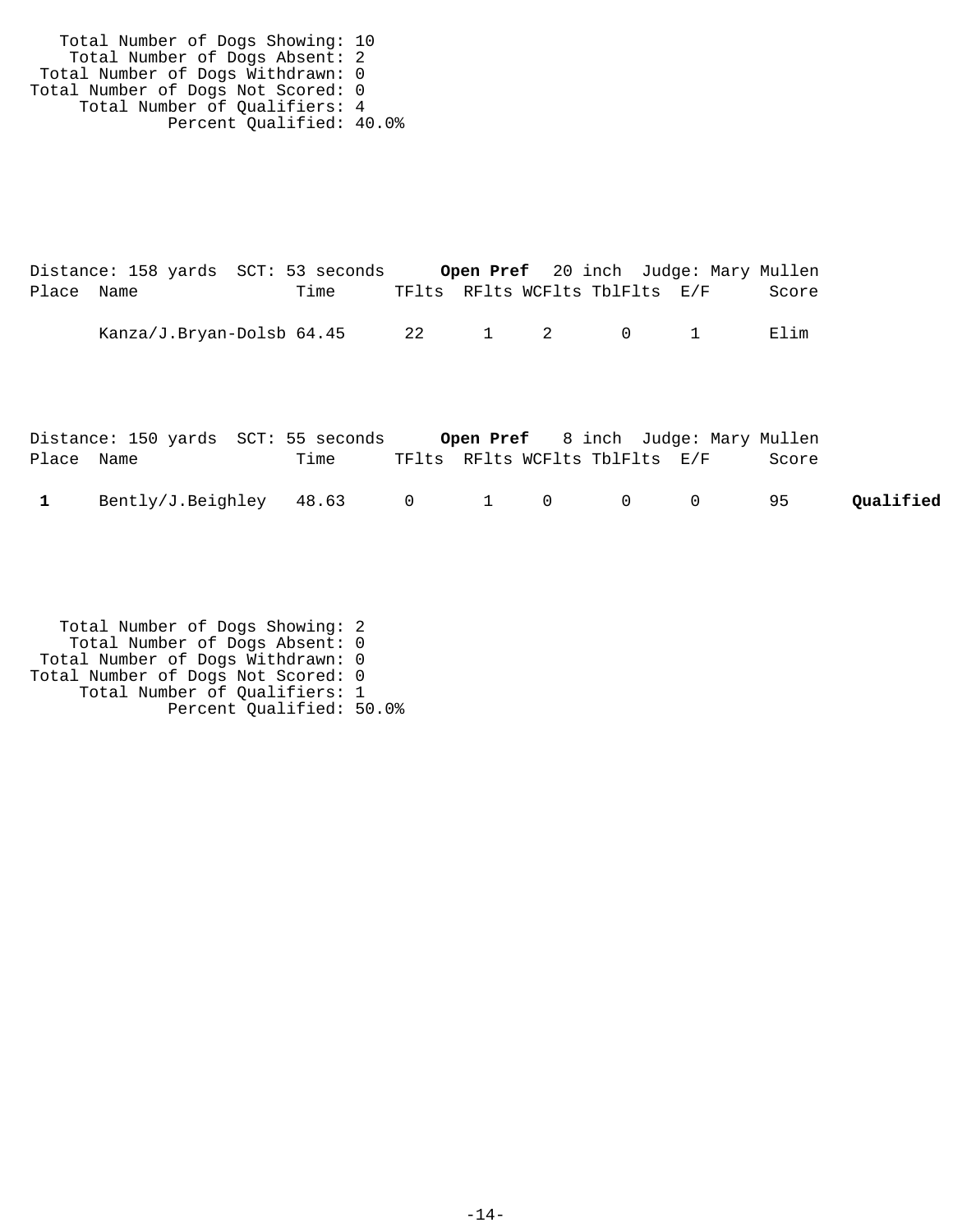#### **Sunday, June 5, 2022 Wheatstate Agility Club of Northeast Kansas Novice JWW**

| Place Name     | Distance: 143 yards SCT: 48 seconds Novice B 20 inch Judge: Mary Mullen | Time            |                |             | TFlts RFlts WCFlts TblFlts E/F |             |             | Score |           |
|----------------|-------------------------------------------------------------------------|-----------------|----------------|-------------|--------------------------------|-------------|-------------|-------|-----------|
| $\mathbf{1}$   | Isabella/S.Mathieso 25.26                                               |                 | $\Omega$       | $\Omega$    | $\mathbf 0$                    | $\mathbf 0$ | $\mathbf 0$ | 100   | Qualified |
| Place Name     | Distance: 139 yards SCT: 51 seconds Novice B 16 inch Judge: Mary Mullen | Time            |                |             | TFlts RFlts WCFlts TblFlts E/F |             |             | Score |           |
|                |                                                                         |                 |                |             |                                |             |             |       |           |
| $\mathbf{2}$   | Hula/D.Flores                                                           | 43.51           | 0              | 0           | 0                              | $\Omega$    | 0           | 100   | Qualified |
|                | Jade/J.Camp                                                             | 37.20           | $\Omega$       | 5           | $\mathbf{1}$                   | $\Omega$    | 0           | Elim  |           |
| 1              | Scooter/C.Ritter-Ma 34.81                                               |                 | $\Omega$       | $\Omega$    | $\Omega$                       | $\Omega$    | $\mathbf 0$ | 100   | Qualified |
| $\overline{3}$ | Kira/M.Robertson                                                        | 25.50           | 0              | 2           | $\mathbf 0$                    | 0           | 0           | 90    | Qualified |
|                |                                                                         |                 |                |             |                                |             |             |       |           |
|                | Distance: 135 yards SCT: 54 seconds Novice B 12 inch Judge: Mary Mullen |                 |                |             |                                |             |             |       |           |
| Place          | Name                                                                    | Time            |                |             | TFlts RFlts WCFlts TblFlts E/F |             |             | Score |           |
| 3              | Romeo/L.Hiatt<br>Ollie/E.McLeod                                         | 47.14<br>Absent | $\overline{0}$ | $\mathbf 0$ | $\mathbf 0$                    | 0           | 0           | 100   | Qualified |

| Olivia/L.Hiatt | 27.55   |  |  | 100  | Oualified |
|----------------|---------|--|--|------|-----------|
| Kayce/S.Meyer  | No Time |  |  | Elim |           |
| Martin/L.Hiatt | 28.66   |  |  | 100  | Oualified |

|            | Distance: 135 yards SCT: 59 seconds |                                | <b>Novice B</b> 8 inch Judge: Mary Mullen |       |
|------------|-------------------------------------|--------------------------------|-------------------------------------------|-------|
| Place Name | Time                                | TFlts RFlts WCFlts TblFlts E/F |                                           | Score |

Jo/S.Nye AIS

 Total Number of Dogs Showing: 9 Total Number of Dogs Absent: 1 Total Number of Dogs Withdrawn: 1 Total Number of Dogs Not Scored: 0 Total Number of Qualifiers: 7 Percent Qualified: 77.8%